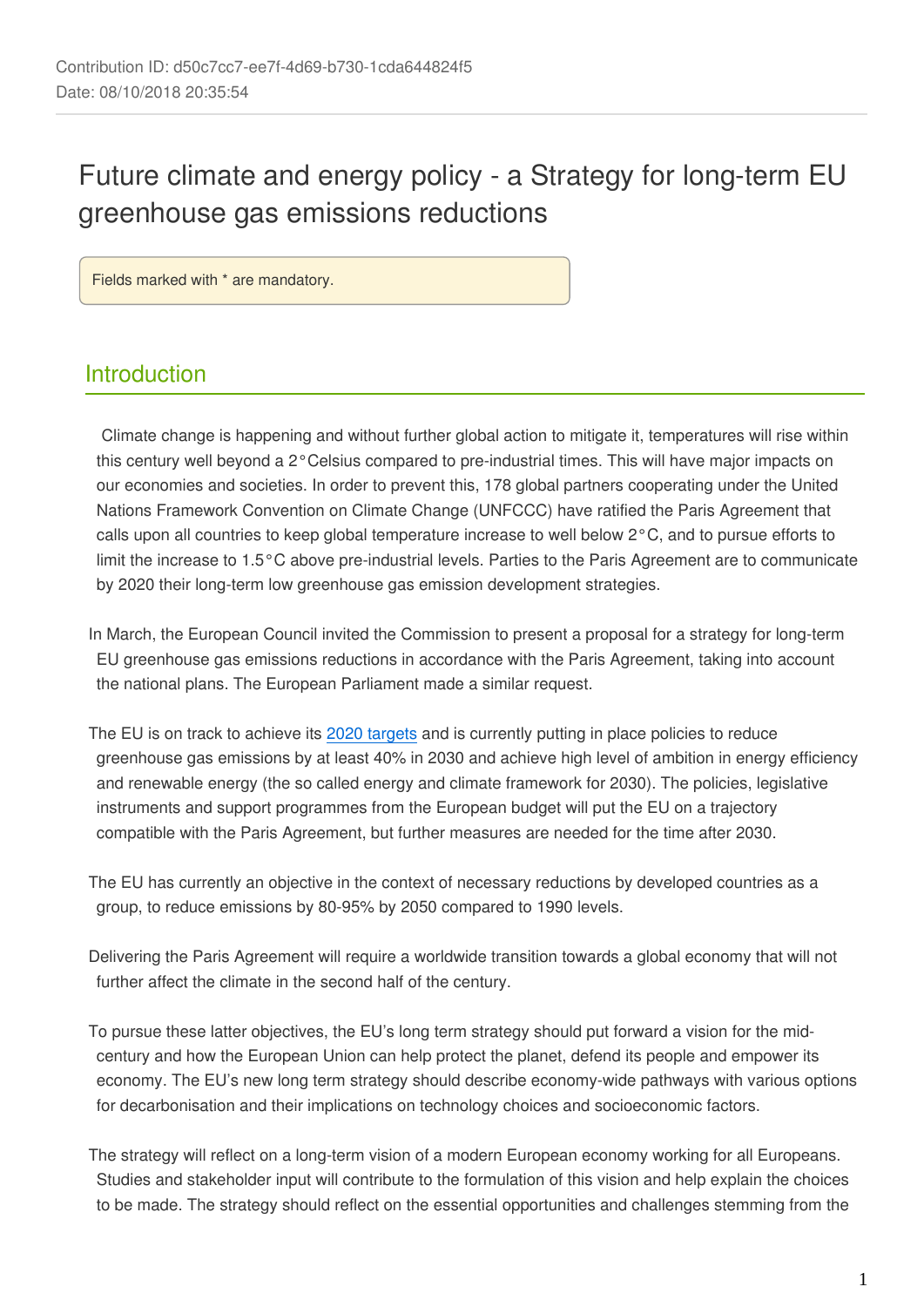long-term decarbonisation and clean energy transition of the EU:

- $\bullet$ modernising the economy;
- improving citizens' quality of life;
- $\bullet$ ensuring fair transition and tackling social challenges;
- $\bullet$ reindustrialising Europe through digital, circular and low carbon innovation and clean mobility;
- promoting free, fair and sustainable global competition for markets, trade and investments; and
- maintaining the EU's global leadership position on key geostrategic and security issues.

The strategy will analyse cost-efficient scenarios towards decarbonisation in line with the Paris Agreement underpinned by holistic analysis of transition options across all key sectors of the economy. This includes a wide variety of sectors, starting with the central role of energy, buildings, transport and mobility, industrial production and the provision of services, waste, agriculture and land-use, as well as the use of natural resources. It will examine the potential and implications of the deployment of innovative technologies, sectoral integration, and of facilitating alternative choices for consumers. It will examine implications for security of supply, investments, competitiveness and socio-economic factors, such as economic growth and job creation, also considering the impacts on citizens, businesses. Regions that stand to be negatively affected by decarbonisation should be supported making this transition just and socially fair.

The visions and reflections of stakeholders involved from all sectors of the economy and society on how to reach the EU's ambition will be an important input into this process. Therefore, the European Commission is very much interested in your views on a strategy for long-term greenhouse gas emissions reductions for the European Union. Please take a moment to fill in our questionnaire. We welcome contributions from the general public, stakeholders and authorities alike. Your views will help to enrich our assessment of what the EU should do in order to meet its commitment under the Paris Agreement.

# Guidance on the questionnaire

 After a few introductory questions related to your general profile in section 1, the questionnaire has a number of questions in section 2.

To participate in the public consultation you are not obliged to fill in all questions. The different sections include questions on greenhouse gas reductions, the impact of consumers, the economic activity, energy, forests and land use, education and research, financing, meta trends, actors and adaptation to climate change. The final section is technical and more focussed on sectoral stakeholders (industry, transport, agriculture, land use).

Some questions are multiple choice questions. Other questions are open to which you can add if you want your comments. Please keep comments clear and concise because there is a limit on the number of characters you can enter.

If you want to express your views in more detail you can also upload a document with your views and insights.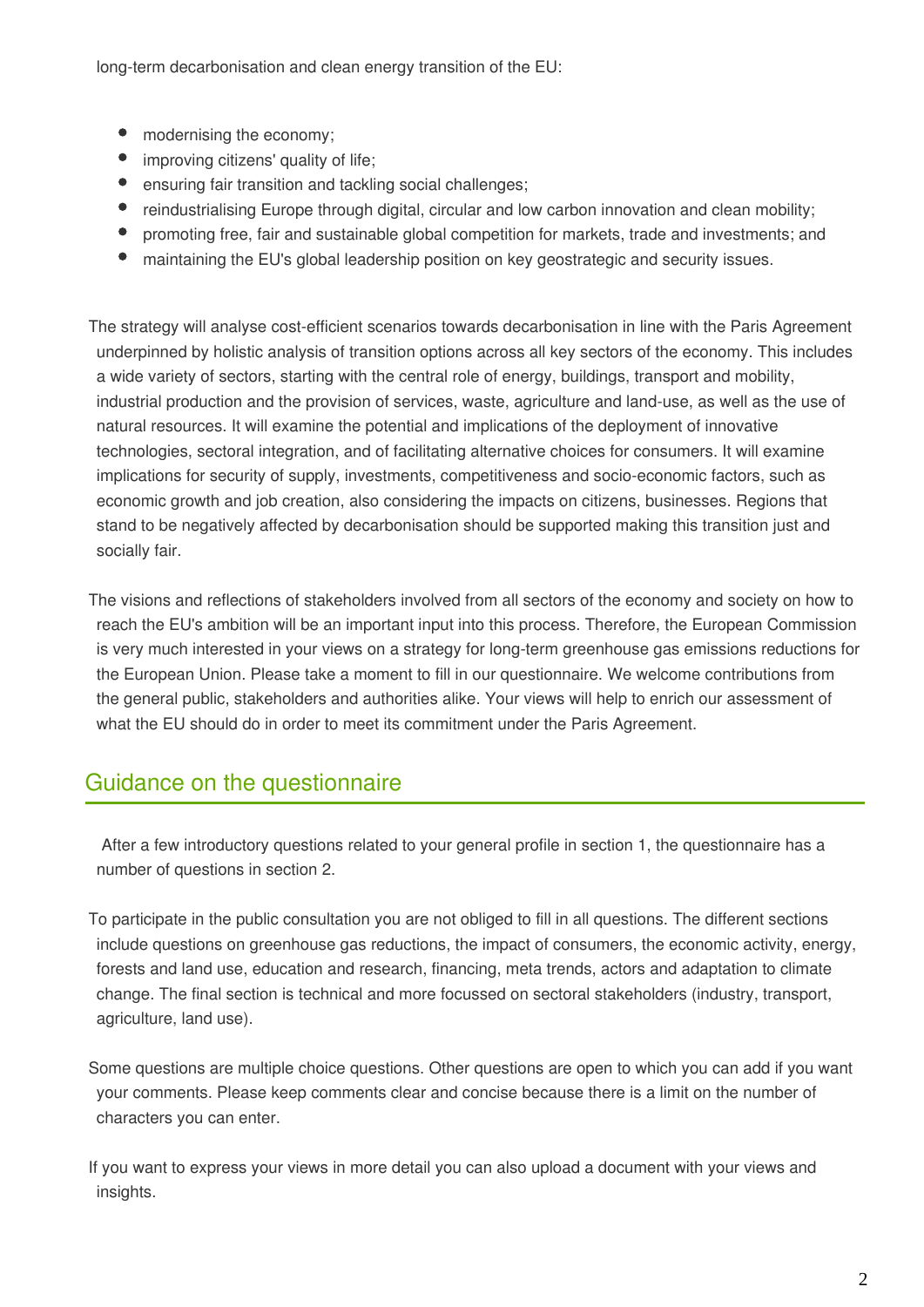As the results will be published on the Internet, please read the specific privacy statement attached to this consultation. It informs you about how your personal data and contribution will be dealt with. In the interest of transparency, if you are replying on behalf of an organisation, please register with the register of interest representatives if you have not already done so. Registering commits you to complying with a Code of Conduct. If you do not wish to register, your contribution will be treated and published together with those received from individuals.

# General information about respondents

**\***In what capacity are you completing this questionnaire?

- $\bullet$  as an individual in your personal capacity
- in your professional capacity or on behalf of an organisation

**\***Please give your name if replying as an individual/private person, otherwise give the name of your organisation:

*Text of 3 to 100 characters will be accepted*

European Biogas Association

Email address:

pfluger@european-biogas.eu

**\***For individuals, country of residence; for professionals, headquarters and main country of operations:

Belgium

**\***Type of organisation (please select the answer option that fits best):

- **Private enterprise**
- Professional consultancy, law firm, self-employed consultant
- **O** Trade, business or professional association
- Non-governmental organisation, platform or network
- **C** Research and academia
- Social partners
- National, regional or local authority (mixed)
- $\circledcirc$  Other

Please indicate the economic sector you are active in (as an individual or as an organisation)

- **C** Agriculture, Hunting and Forestry
- **C** Financial Intermediation
- **Eishing**
- **C** Real Estate, Renting and Business Activities
- **Mining and Quarrying**
- **Public Administration and Defence:**
- **Manufacturing**
- C Education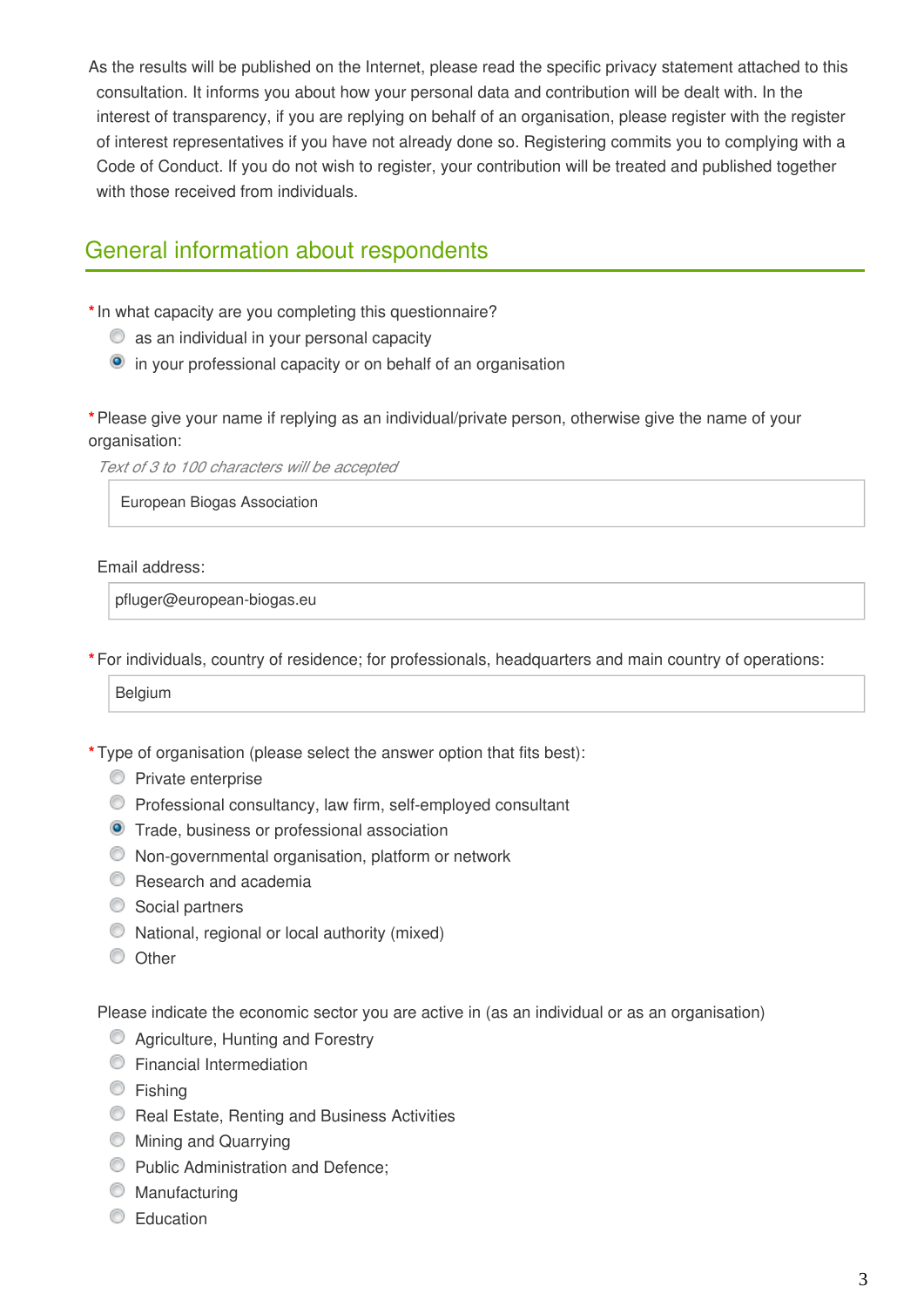- **Electricity, Gas and Water Supply**
- **EXECUTE:** Health and Social Work
- Construction
- Other Community, Social and Personal Services
- Wholesale and Retail Trade:
- Activities of Private Households as Employers
- **C** Hotels and Restaurants
- Extraterritorial Organisations and Bodies
- **C** Transport, Storage and Communications
- **O** Other

**\***If you are a civil society organisation or a public administration, please indicate your main area of focus or your area of competence:

*Text of 3 to 100 characters will be accepted*

Renewable gas

What size does you organisation have?

- Micro or small enterprise (10-49 persons employed)
- Medium-sized enterprise (50 249 persons employed)
- Large enterprise (250 or more persons employed)

If your organisation is registered in the Transparency Register, please give your Register ID number: *20 character(s) maximum*

18191445640-83

If your organisation is not registered, you can [register now](http://ec.europa.eu/transparencyregister/public/ri/registering.do?locale=en#en).

**\***Please indicate your preference for the publication of your response on the Commission's website:

- Under the name given: I consent to publication of all information in my contribution and I declare that none of it is subject to copyright restrictions that prevent publication
- Anonymously: I consent to publication of all information in my contribution and I declare that none of it is subject to copyright restrictions that prevent publication
- Not at all please keep my contribution confidential (it will not be published, but will be used internally within the Commission)

(Please note that regardless the option chosen, your contribution may be subject to a request for access to documents under [Regulation 1049/2001](http://eur-lex.europa.eu/legal-content/EN/TXT/?uri=CELEX:32001R1049) on public access to European Parliament, Council and Commission documents. In this case the request will be assessed against the conditions set out in the Regulation and in accordance with applicable [data protection rules](http://ec.europa.eu/justice/data-protection/).)

# Questions

Long term greenhouse gas emissions reductions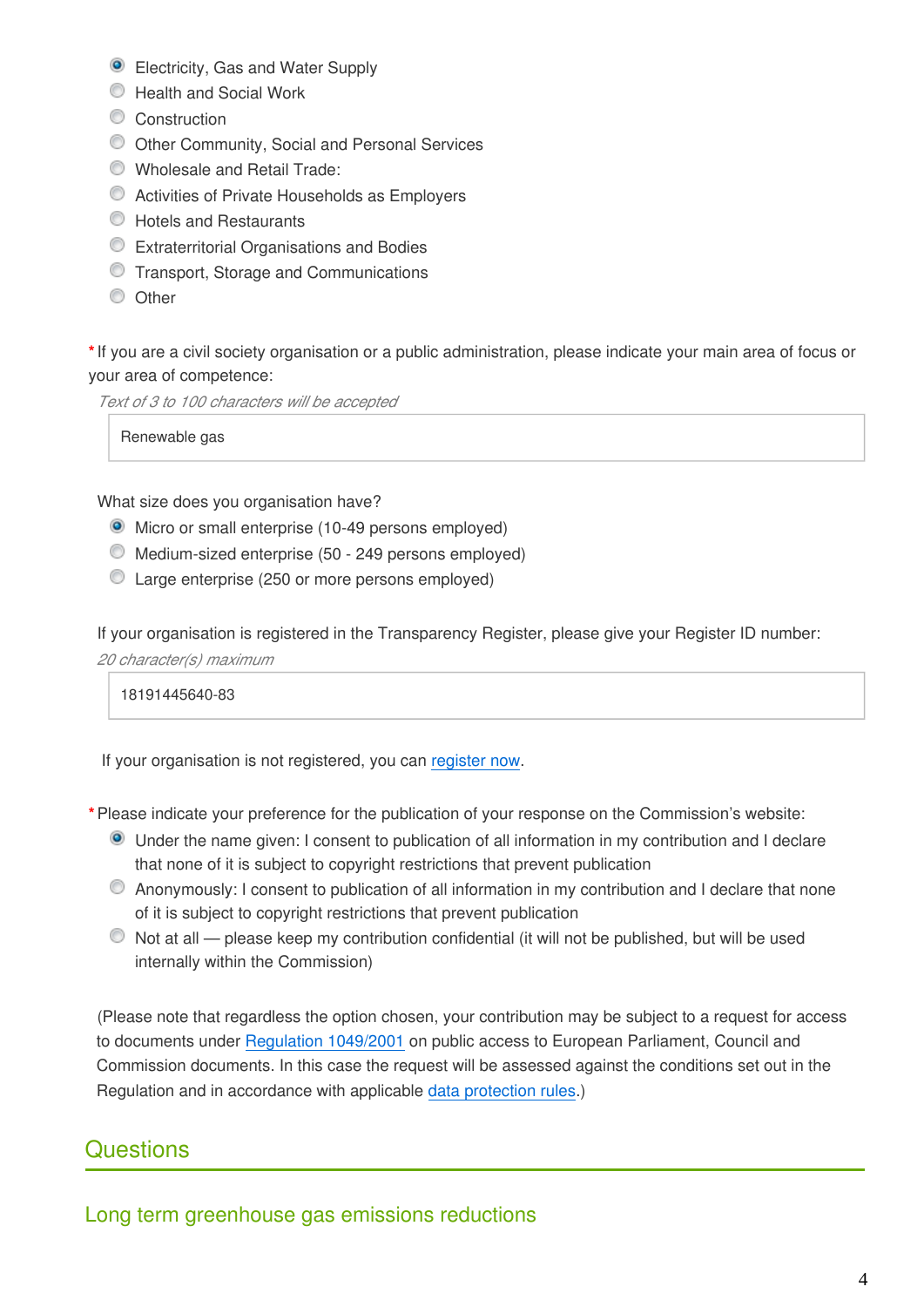To achieve its temperature objectives, the Paris Agreement also includes a long term ambition to achieve a balance between emissions and removals of greenhouse gases by human activities in the second half of this century. Given that addressing climate change is a global challenge requiring all parties of the Paris Agreement to act, what do you think the EU should contribute to achieve the Paris Agreement's objectives:

- Reduce greenhouse gas emissions in the EU by 80% by 2050 compared to 1990 levels
- Reduce greenhouse gas emissions in the EU more, within the range of 80 to 95% by 2050 compared to 1990 levels
- Achieve already a balance between emissions and removals in the EU by 2050

### In your opinion, what are the biggest opportunities and challenges

#### *1000 character(s) maximum*

#### Opportunities:

- Introduction and further deployment of clean energy technologies increasing sustainable jobs, innovation and energy security in addition to reduced GHG emissions

- Innovation in and modernisation of traditional non-energy sectors such as agriculture

#### **Challenges**

- Financing the energy transition: subsidies must be managed in a sustainable manner and fossil fuel subsidies should be removed; carbon tax should be introduced at European level

- Technology neutrality must be ensured: all low-carbon, sustainable energy alternatives must be promoted in an equal manner

# **Consumers**

Next to the deployment of available and forthcoming technologies, when looking at the long term, consumer choices also have a key role in achieving the decarbonisation of our economy. Please fill in this section based on your habits if you are an individual or, if you are from an organisation, considering the organisation practice.

In your opinion, where do you expect the largest changes to happen in your daily life in order to meet the climate change challenge?

- C Housing
- **O** Mobility
- Food
- **C** Consumer goods and services

### Housing and offices

#### Energy consumption

To which extent would you support the following options that allow reducing the energy consumption and related CO<sub>2</sub> emissions in buildings?

Improving further the energy performance ( insulation, triple glazing, etc.) of your building?

**C** Yes, I already have done it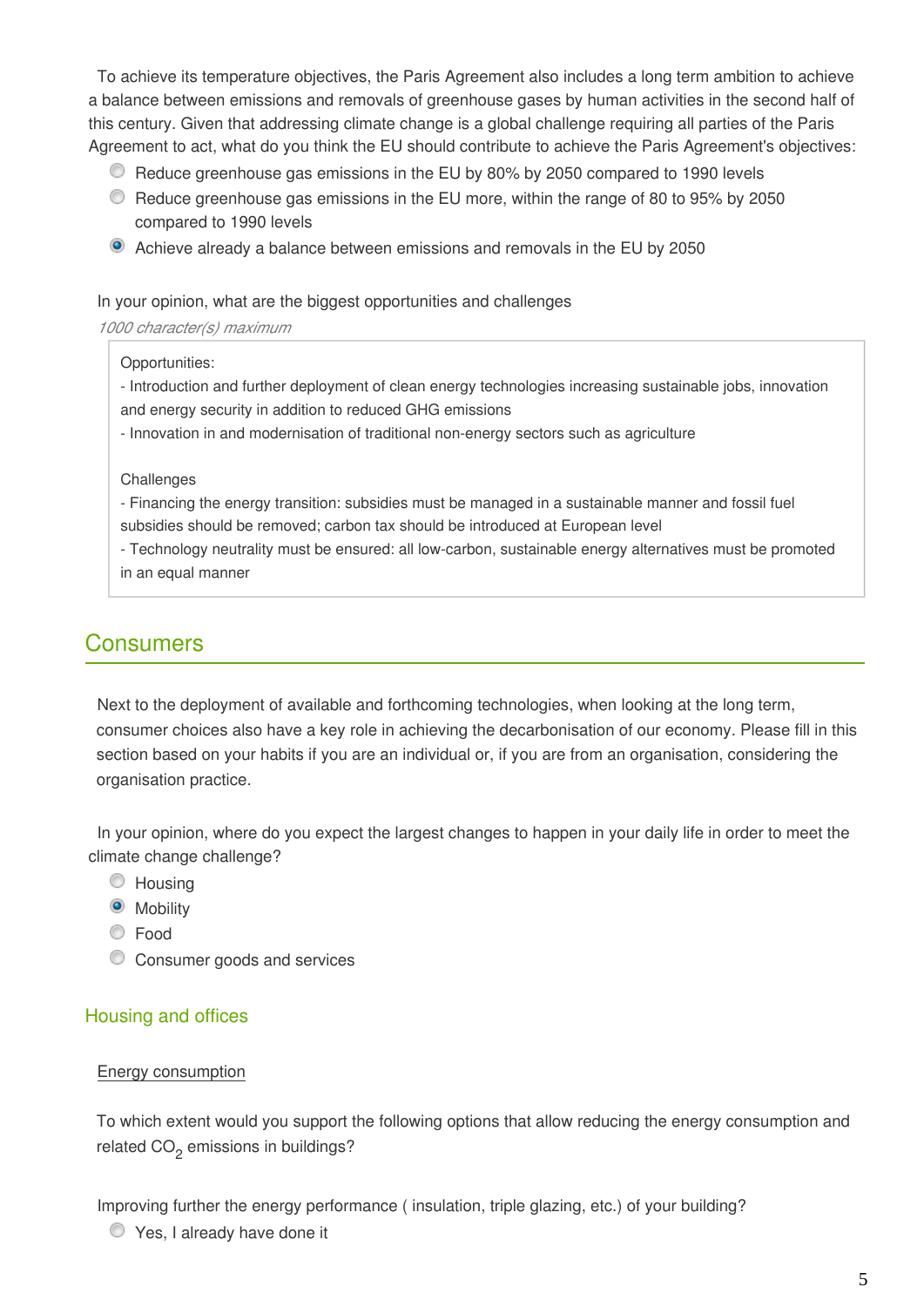- **O** Yes, as a priority
- **C** Yes, but not as a priority
- $\bullet$  No, I rent
- $\bullet$  No, too expensive
- $\bullet$  No, other reason
- $\bullet$  No opinion / I do not know

Installing heating and water boilers that run on renewables?

- Yes, I already have done it
- **C** Yes, as a priority
- $\bullet$  Yes, but not as a priority
- $\circledcirc$  No, I rent
- $\bullet$  No, too expensive
- <sup>O</sup> No. other reason
- $\bullet$  No opinion / I do not know

#### **\***If other, please specify:

*Text of 3 to 200 characters will be accepted*

Some existing fossil fuel boilers can already run on renewables, such as gas boilers. There is no need to replace all existing boilers.

Installing heating and cooling equipment and use electric appliances with the best energy performance label?

- **S** Yes, I already have done it
- **O** Yes, as a priority
- **C** Yes, but not as a priority
- $\bullet$  No, I rent
- $\bullet$  No, too expensive
- $\bullet$  No, other reason
- $\bullet$  No opinion / I do not know

Buying carbon free electricity or generating your own renewable electricity?

- **Yes, I already have done it**
- **O** Yes, as a priority
- Yes, but not as a priority
- $\circledcirc$  No, I rent
- $\bullet$  No, too expensive
- $\bullet$  No, other reason
- $\bullet$  No opinion / I do not know

Having a smart meter and consuming electricity mostly when prices are low?

- Yes, I already have done it
- Yes, as a priority
- $\bullet$  Yes, but not as a priority
- $\bullet$  No, for privacy concern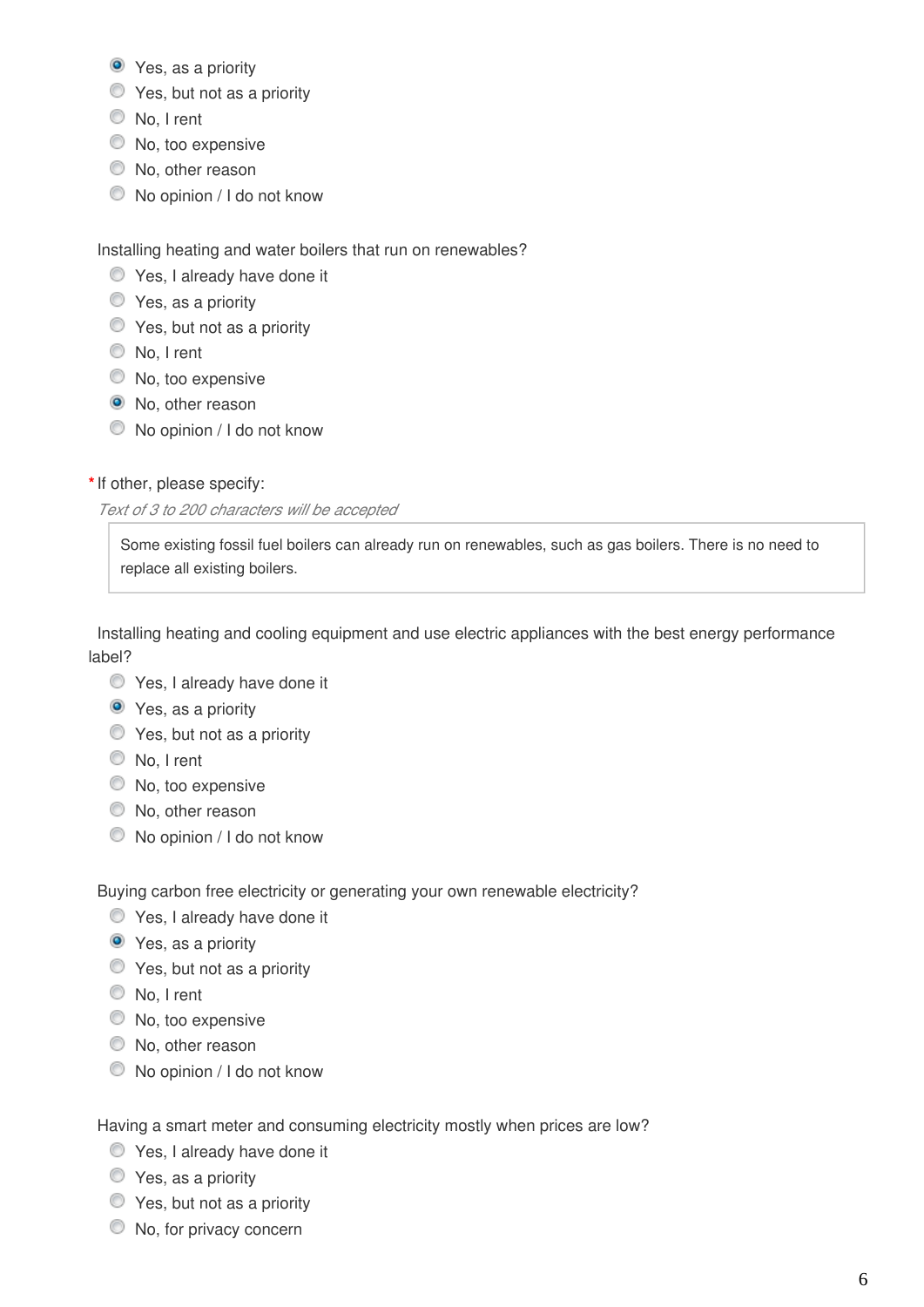- $\bullet$  No, I do not want to change my consumption habits
- $\bullet$  No, other reason
- $\bullet$  No opinion / I do not know

#### Domestic waste

Do you sort your waste (paper, plastics, glass, metal, glass, organic…)?

- **O** Yes
- $\odot$  No
- I do not see the interest

What would make you increase the separation of waste (paper, plastics, glass, metal, glass, organic...)?

- Adapted infrastructure (containers, etc.)
- **C** Awareness campaign
- Financial incentives such as deposit schemes
- **O** Other

Do you think increased recycling and reuse are important to achieve greenhouse gas reductions?

- Yes
- © No
- <sup>1</sup> I do not know

### **Mobility**

To which extent would you support the following options that allow reducing the energy consumption and related CO<sub>2</sub> emissions?

Buying a vehicle that does not run on petrol or diesel (for instance an electric car)?

- Yes
- Yes, but only if not more expensive than conventional petrol or diesel cars
- Yes, but only if sufficient refuelling infrastructure is available
- No

Considering using car sharing services?

- Yes
- Yes, but only if an easy to use and affordable service is in place
- No

For short trips, avoiding private car and rather using public transport?

- <sup>O</sup> Yes
- Yes but only if an accessible and regular service is in place
- $\bullet$  No, because they are too slow
- $\bullet$  No, because it is too expensive
- No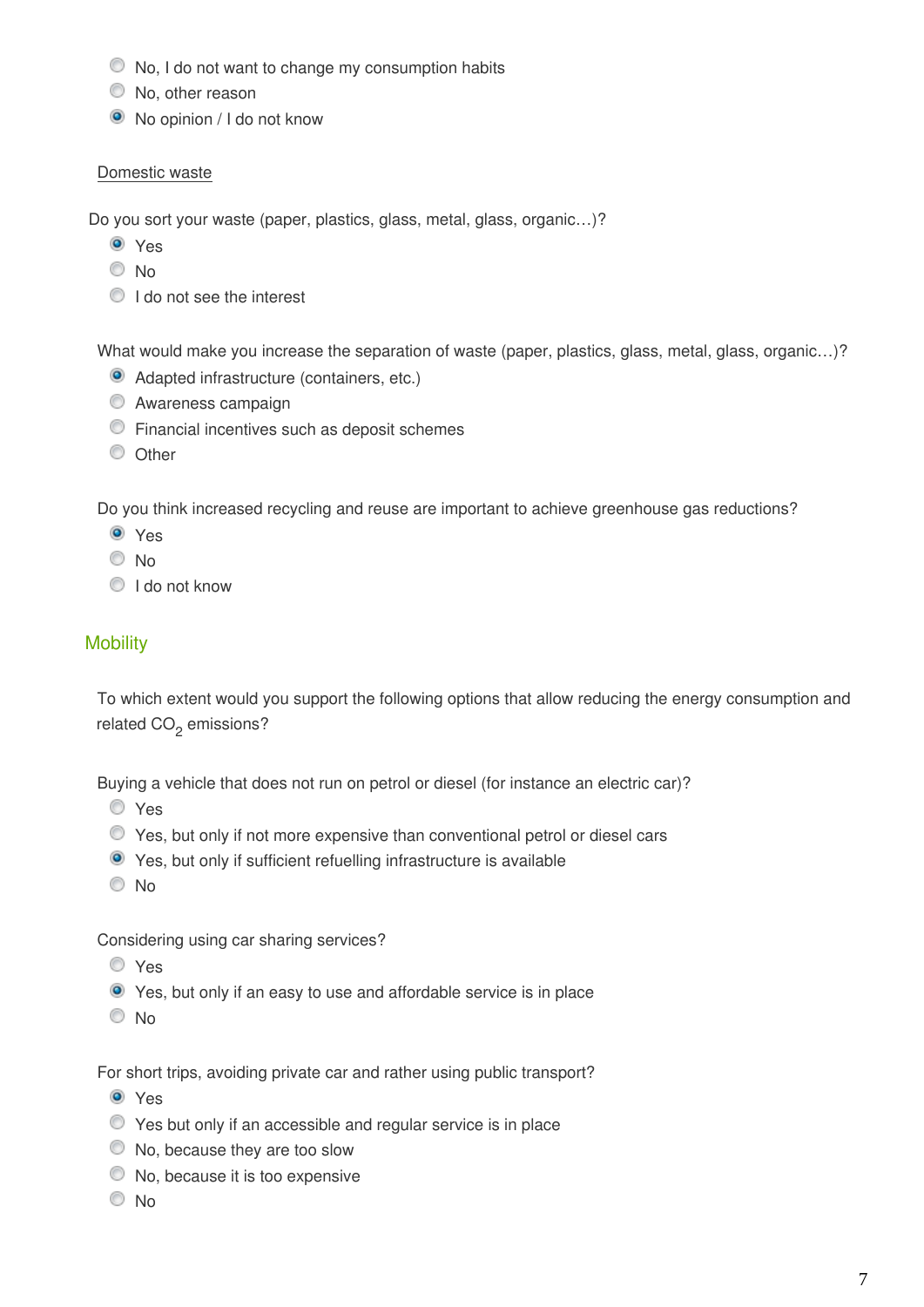For short trips, avoiding private car and rather using (electric) bike or other active mobility modes?

- Yes
- Yes, but only if proper bike lanes are in place
- $\odot$  No

For longer distance, avoiding flights or car whenever an alternative is available?

- Yes
- Yes, provided a convenient alternative is in place
- $\bullet$  No, too slow
- $\bullet$  No, too expensive
- $\bullet$  No, other reason

Do you think better urban planning would reduce the use of private cars and reduce congestion in the urban areas?

- Yes
- Yes, if combined with better public transport
- $\bullet$  Yes, but difficult to put in place
- © No

Do you think using more IT tools such as tele-working or video-conferencing could reduce mobility needs?

- O Yes
- **O** Yes, to some extent
- $\bullet$  No, as difficult to put in place
- © No

### Food

Food production, processing and delivery have an impact on greenhouse gas emissions and natural resources consumption.

Would you consider it important that further awareness raising is undertaken about the impact of various types of food consumption on climate?

- Yes
- © No

Would you consider the impact of food on greenhouse gas emissions when buying it?

Yes

- Yes, if information is available about the carbon intensity of food
- $\bullet$  Not if more expensive
- No

Also taking into account the importance to have a balanced diet for health purposes, would you consider changing to a less carbon intensive food diet (e.g. reduce red meat consumption)?

- Yes
- © No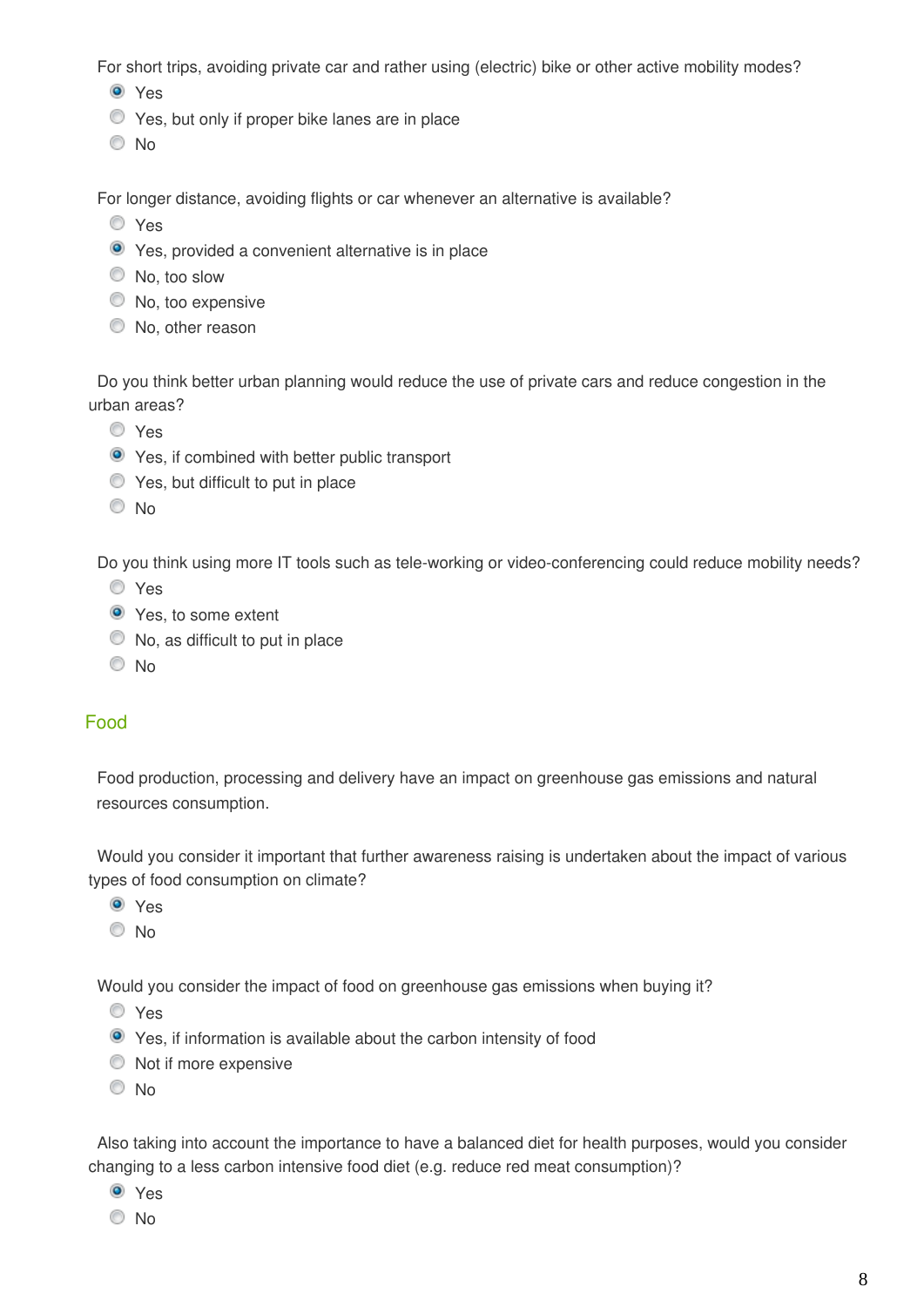I would require more information before changing my diet

### Consumer goods and services

The products/services you consume and the way they are produced also impact energy consumption and related greenhouse gas emissions.

Do you ever consider the impact on greenhouse gas emissions when buying and consuming a product or services?

- **O** Yes I do so regularly
- Yes but I often lack the information to do so
- $\bullet$  No, I don't consider this

Would you consider buying products and services from companies that produce their goods and services in a greenhouse gas neutral manner?

- **O** Yes
- $\bullet$  No, if more expensive
- $\bullet$  No. other
- $\bullet$  No opinion / I do not know

### Your work and your economic sector

For both individuals and organisations, details on the economic sector should be provided in Section 1.

### Employment and a socially fair transition

In the coming decades, the transition to a low carbon economy will impact even more how we work and how we produce goods and services. Which statements below correspond in your opinion to the impact of climate change and the low carbon transition in your working environment?

Do you expect your company to create or reduce jobs due to the low-carbon transition?

- Create
- C Reduce
- $\bullet$  No opinion / I do not know

What could affect your job most in the future?

- **O** The low carbon transition
- **O** Digitalisation
- **Impact of globalisation**
- Socio-economic policies (for instance fiscal policy)
- **O** Other

Do you think you or the sector you are active in would benefit from training of staff in the context of the energy and low carbon economy transformation?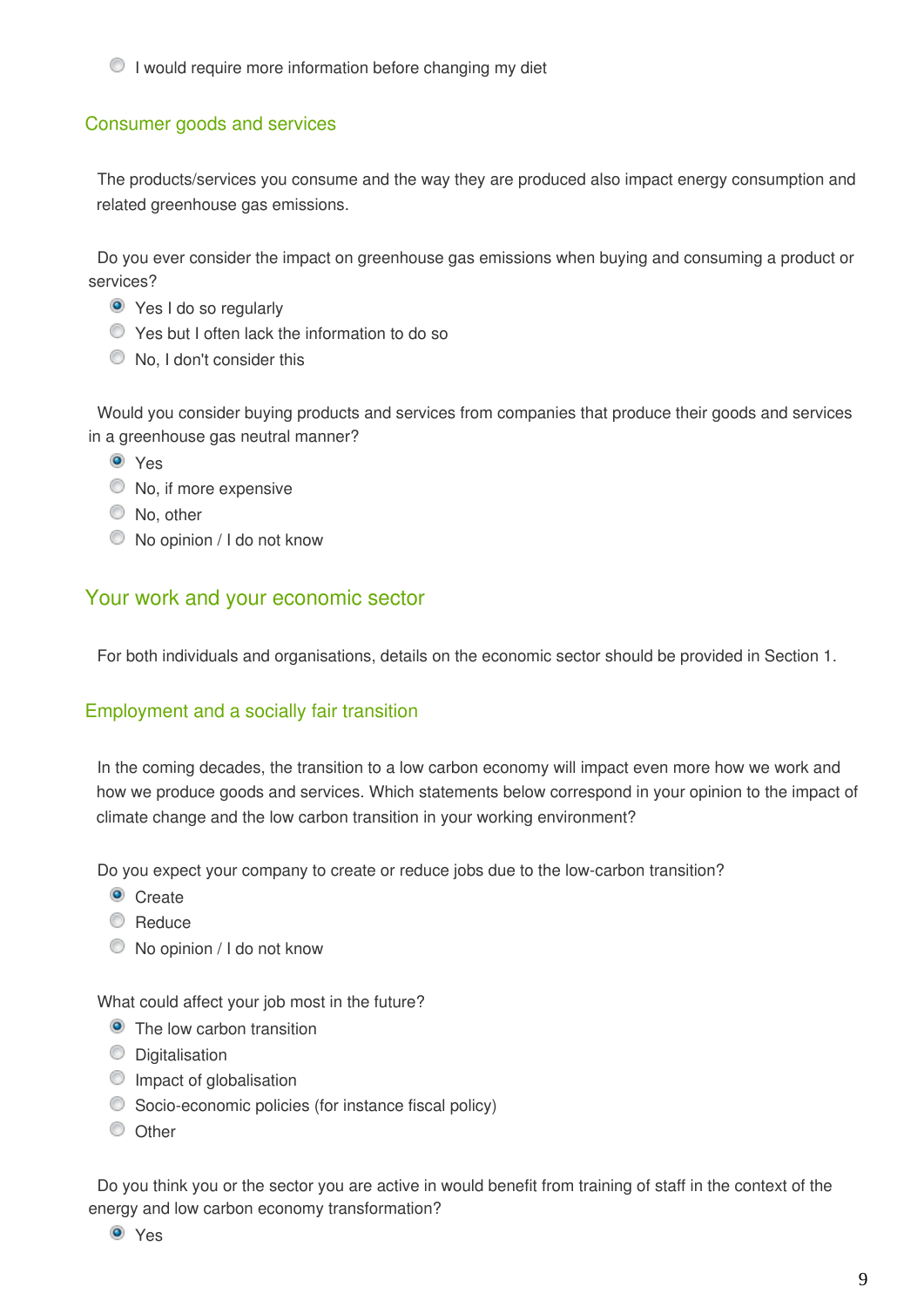- $\bullet$  Yes, to some extent
- © No
- $\bullet$  No opinion / I do not know

#### The impact of the low carbon transition on your sector

Do you consider the low carbon transition as an opportunity or as a challenge for your sector?

- **•** An opportunity
- C A challenge
- C Both
- None
- $\bullet$  No opinion / I do not know

Indicate by how much your sector could reduce greenhouse gas emissions by 2050 compared to today?

- **It cannot reduce**
- Up to half
- **By more than half**
- Can decarbonise entirely
- $\bullet$  No opinion / I do not know

What would be the preferred route to reduce these emissions in your sector?

- **Eurther electrify**
- Use other low carbon fuels, like hydrogen
- **Improve to the maximum energy efficiency**
- Circular economy, including recycling and re-use
- Development of new products and business concepts
- **O** Other
- $\bullet$  No opinion / I do not know

#### **\***If other, please specify:

*Text of 3 to 200 characters will be accepted*

A combination of circular economy, improved energy efficiency, legally limited methane slip when upgrading biogas, increased use of digestate (replacing mineral fertilisers) and low carbon fuels

Will you (or your sector) invest in new low-carbon technologies?

**•** Yes, as a priority

- **C** Yes, but not as a priority
- $\bullet$  No, it has already invested enough
- No
- $\bullet$  No opinion / I do not know

Do you think your sector could be further integrated with others so as to decrease emissions while increasing overall efficiency?

Yes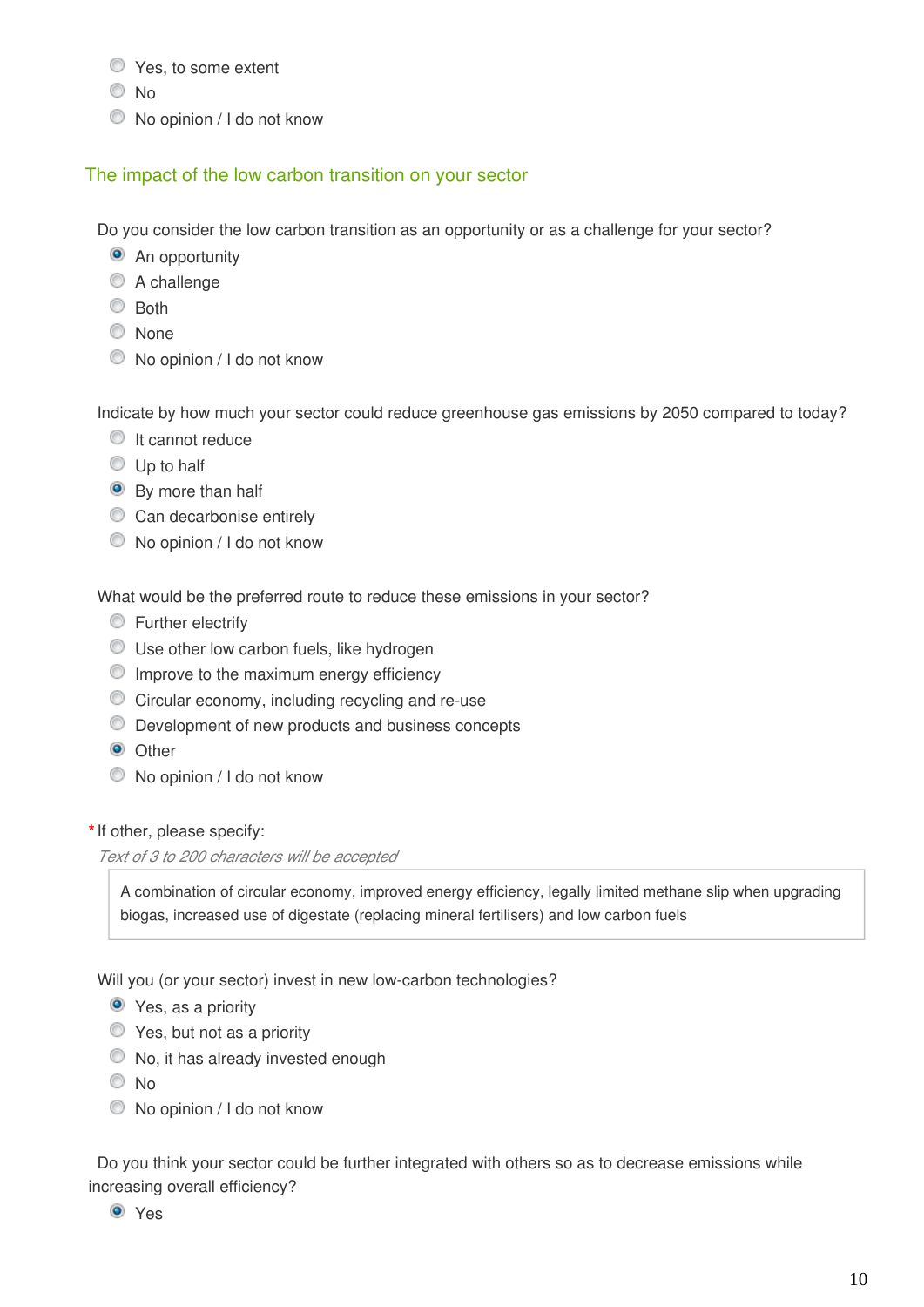© No

 $\bullet$  No opinion / I do not know

If your sector can be further integrated to others, please mention how and to which sector(s):

*200 character(s) maximum*

Biogas/biomethane production can be a part of a bio-economy and it can contribute to decreased emissions in various industries (chemicals etc.), agriculture, transport, housing, waste management etc.

Do you think the low carbon transition will lead the EU economy to:

- Modernise and reinforce its competitiveness
- Modernise, and reinforce its competitiveness, but only if non-EU countries and regions also engage in the transition towards a low carbon economy
- **C** Lose competitiveness
- $\bullet$  No opinion / I do not know

Do you think the low carbon transition can help the EU industry modernise and grow?

- <sup>O</sup> Yes
- $\bullet$  Yes, but only with public support
- Yes, but only if non-EU countries and regions also engage in the transition towards a low carbon economy
- No
- $\bullet$  No opinion / I do not know

How can opportunities and challenges (in particular related to carbon intensive sectors or regions) be addressed? What key economic transformations should the EU pursue to achieve a low carbon and resilient economy?

*1000 character(s) maximum*

- The EU should focus on replacing fossil fuels by renewables in all sectors; countries or regions not complying with the EU law must be effectively punished or brought to justice.

- All life-cycle benefits of low-carbon energies should be valued, financially or by other means. In case of biogas for example, the avoided methane emissions in agriculture and waste management should be fully taken into account in the GHG emission calculations

- Carbon tax should be introduced at the EU level.

## Energy

The energy system today is responsible for ca. 75% of the EU's greenhouse gases emissions and undergoes a rapid transition due to e.g. cost reduction of renewables, improvements of energy-efficiency and rapid development of new technologies (e.g. batteries) driven i.a. by policies put forward by the EU and its Member States. Accelerating this change will play a central role in the transition of our economy towards a carbon-neutral economy.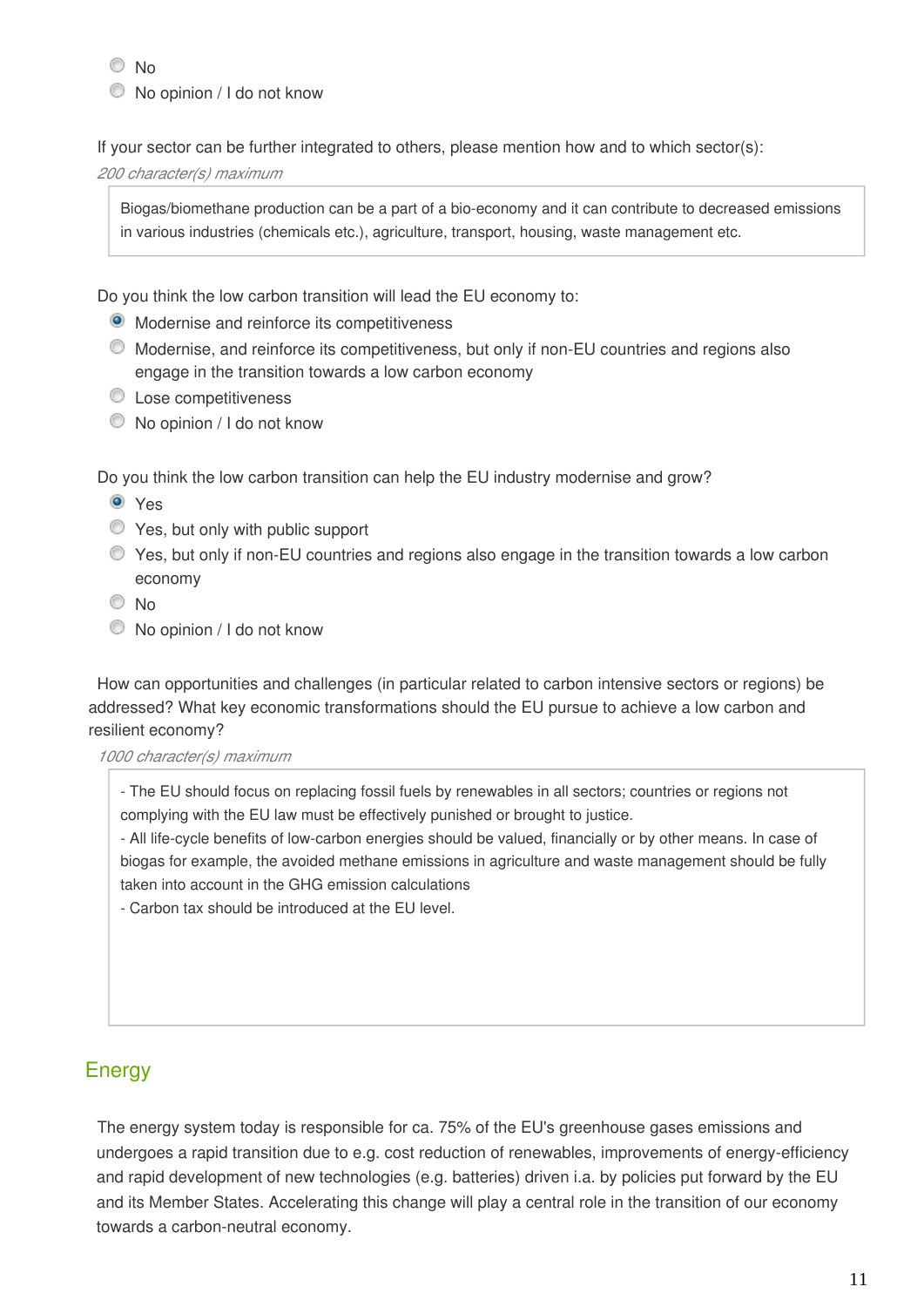In the following table listing different energy technologies, please rank each option in the table below from 1 (important) to 5 (not important) on what role you think they will play in the clean energy transition (not all options need to be ranked)?

|                                                                    | 1              | $\overline{2}$ | 3 | $\overline{\mathcal{A}}$ | 5 |
|--------------------------------------------------------------------|----------------|----------------|---|--------------------------|---|
| Energy efficiency reducing the need to produce energy              | $\bullet$      | ⋒              | ⋒ | ⋒                        |   |
| Renewable energy from wind, solar or hydro                         | $\circledcirc$ | ⋒              | ⋒ |                          |   |
| Other forms of renewable energy, like geothermal, wave or<br>tidal | $\bullet$      |                |   |                          |   |
| Nuclear energy                                                     | ∩              | ⋒              |   | $\bullet$                |   |
| Fossil fuels with Carbon Capture and Sequestration                 | ∩              |                |   | $\bullet$                |   |
| Solid biomass for heat and electricity production                  | $\bullet$      |                |   |                          |   |
| <b>Advanced Liquid Biofuels</b>                                    | $\bullet$      | ⋒              |   |                          |   |
| Biogas from agricultural and domestic waste                        | $\bullet$      | ⋒              | ⋒ |                          |   |
| Electricity storage (e.g. batteries)                               | ⋒              | $\bullet$      | ⋒ |                          |   |
| Hydrogen (produced in a carbon-neutral manner)                     | ⋒              | $\bullet$      | ⋒ |                          |   |
| E-fuels derived from hydrogen                                      | ∩              | $\bullet$      |   |                          |   |
| Other                                                              | ⋒              |                |   |                          |   |

What are the biggest opportunities, including for the wider economy? What are the biggest challenges, including as regards public acceptance or the availability of land and natural resources, related to these future developments?

*2000 character(s) maximum*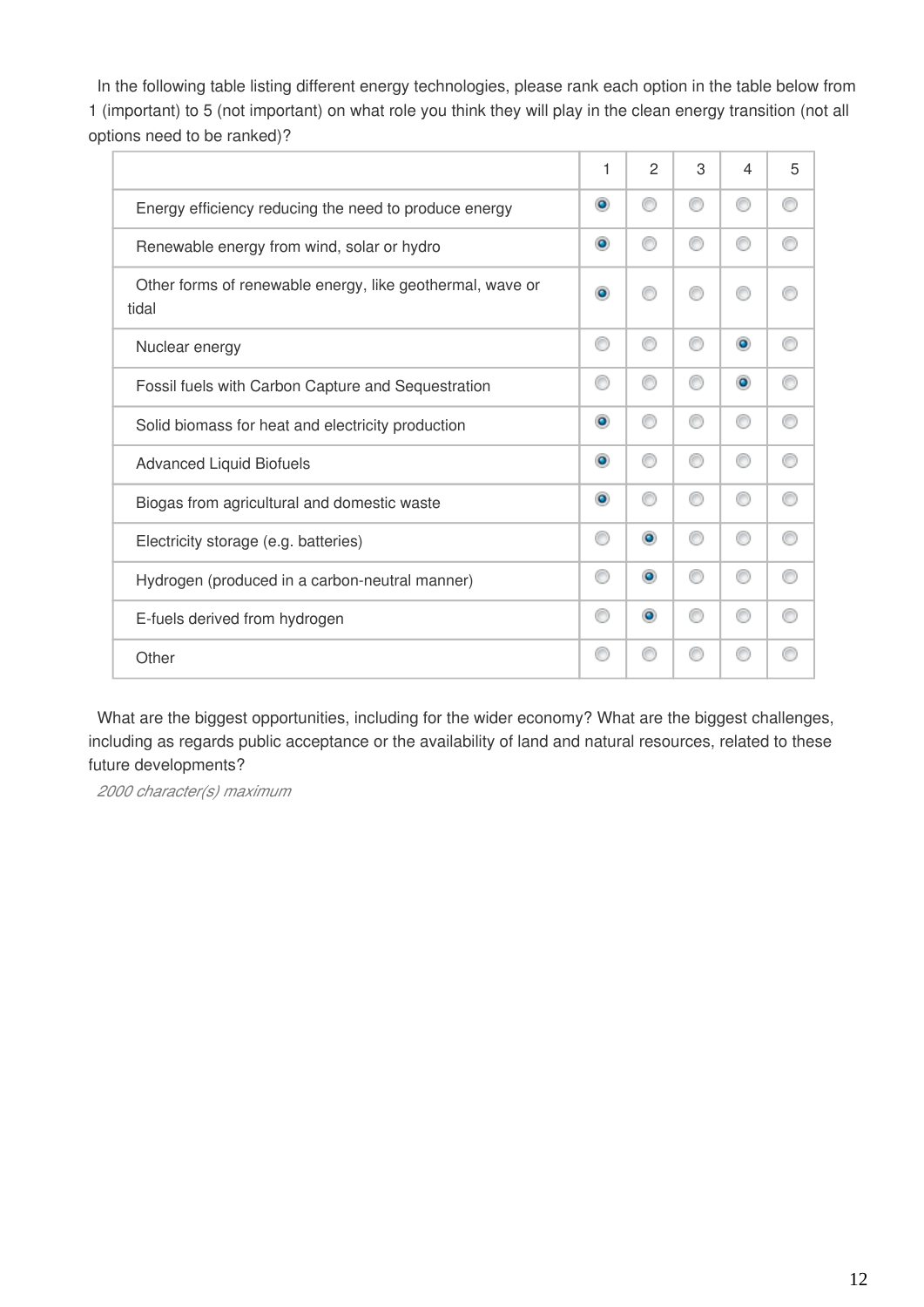Opportunities:

- All energy sectors can be fully decarbonised with a mix of low-carbon technologies

- All renewable energies have their own various benefits: they complement each other - The EU needs variable and non-variable energy to secure its energy supply.

- Step-by-step decarbonisation: biomethane use the same existing infrastructure and equipment as its fossil counterpart natural gas: CNG vehicles, gas boilers, gas grid etc. Fossil and renewable gas can also be blended at any proportion. Gradual increase of renewables is thus possible without big investments in infrastructure.

Challenges:

- Limited public awareness: consumers do not see the full picture of renewable energies. For example biogas allows people to drive their cars or heat their homes on domestic gas produced from local biodegradable waste. This should be more explicitly highlighted by waste management organisations. Biogas is not only about renewable energy but brings along a number of other benefits.

## The role of Forests and Land Use

Today, EU's forests, agriculture and land absorb more  $CO<sub>2</sub>$  than they emit, which is referred to as the EU's sink. Forests and agriculture land produce renewable biomass that can be used to substitute other carbon intensive products or to produce bioenergy, which in turn reduce greenhouse gas emissions from fossil fuels and industrial processes. Depending on how this biomass is produced, this can impact the size of the EU's sink, as well impact other services delivered by agriculture and forest land including biodiversity and ecosystem services.

In the context of a long term strategy please rank each land-use activities in the table below from 1 (important) to 5 (not important) to indicate which are acceptable and can be important to reduce greenhouse gas emissions and increase  $CO<sub>2</sub>$  absorptions (not all options need to be ranked):

|                                                              |           | 2         | 3 | 4 | 5 |
|--------------------------------------------------------------|-----------|-----------|---|---|---|
| Forest as a source for biomass for renewable energy          | $\bullet$ |           |   | € |   |
| Forest as a source of material for bio-based products        | €         | $\bullet$ |   | ⋒ |   |
| Forest as a carbon sink storing $CO2$                        | $\bullet$ |           |   |   |   |
| Agriculture as a source of feedstock for bio-based materials | €         | $\bullet$ |   | ⋒ |   |
| Agriculture as a source for bio-energy                       | $\bullet$ |           |   | ⋒ |   |
| based on food crops                                          | €         |           |   |   |   |
| based on agricultural wastes                                 | $\bullet$ |           |   |   |   |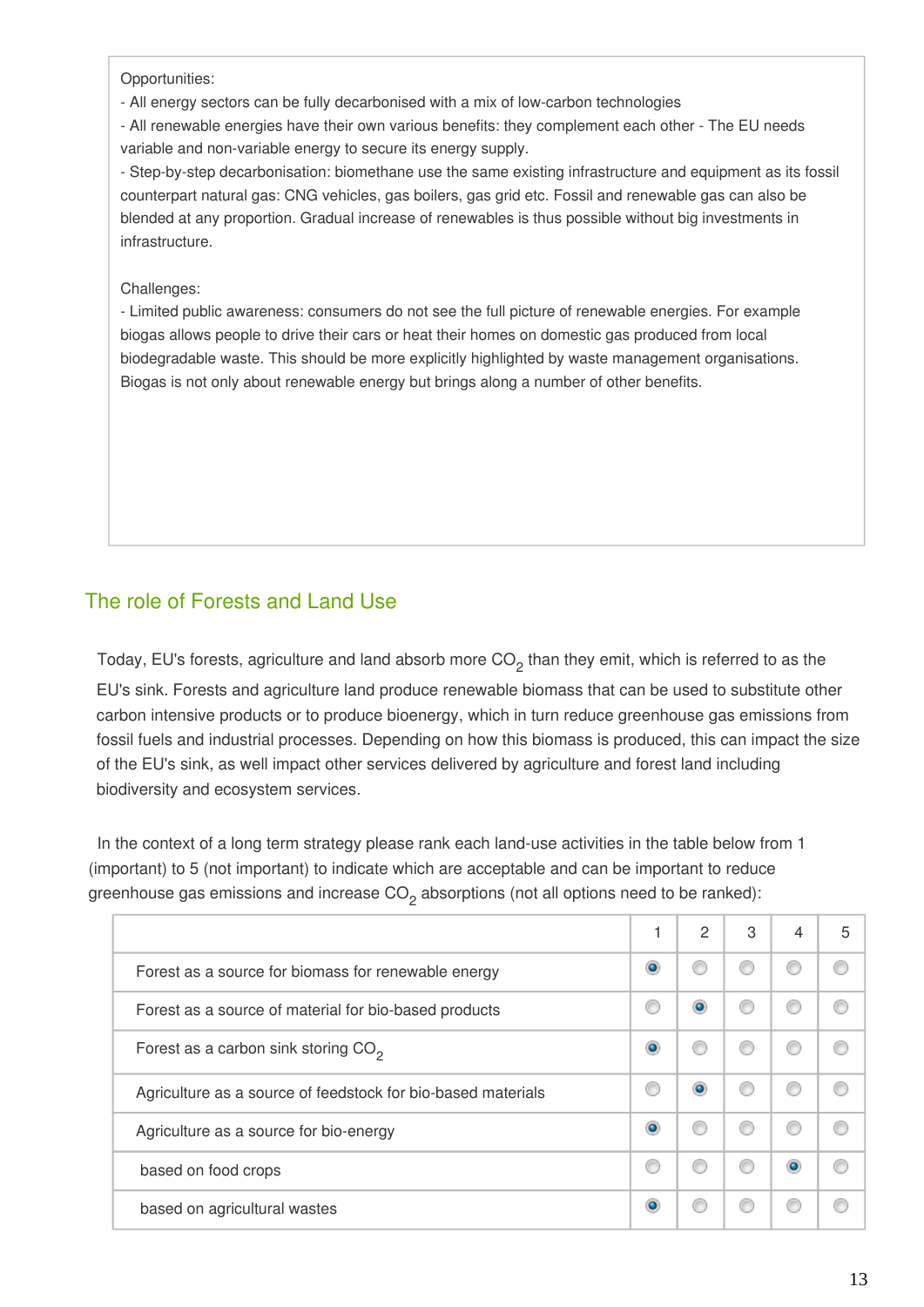| based on woody biomass (e.g. perennials, woody and herbaceous<br>crops, short rotation coppice) |  |  |  |
|-------------------------------------------------------------------------------------------------|--|--|--|
| Protecting and enhancing soil carbon stocks on agricultural land                                |  |  |  |

What should be the role of the land-use sector in reducing emissions and increasing absorptions emissions? For what purposes should biomass be used most to reduce greenhouse gas emissions? How and which sustainability concerns should be addressed?

*1000 character(s) maximum*

The existing agricultural land should be used more intensively and ecologically: for example double-cropping allows production of food and fuel (biogas) simultaneously while helping to avoid erosion. Digestate coming from biogas plants can replace mineral fertilisers and therefore reduce emissions and also increase organic matter content of soils. Marginal land can be also used to grow, for example, perennial grasses to fix carbon in the soil, avoid erosion and increase animal feed and/or bioenergy generation. Biomass produced with technologies that demand less energy consumption and can be done on marginal lands, e.g. algae in raceway ponds or sprouting willow, should be stronger supported.

The new RED II will include sustainability policy that adequately addresses all sustainability concerns.

### Education, research and innovation

Considering the long time frame of the strategy, and the inherent magnitude of the decarbonisation transition, the central role of accelerating research and innovation for facilitating this transition will be crucial.

How best could awareness be raised to create the right attitude and values/ mind-sets?

*at most 3 choice(s)*

- At school through education
- Local and regional campaigning
- $\blacksquare$  National and EU wide campaigning

On which sectors should R&D efforts focus primarily in the coming decade to best support the low carbon transition?

*at most 6 choice(s)*

- **Energy**
- $\Box$  Industrial processes
- **V** Transport
- **IT**
- Agriculture
- **Other field**

On which cross-sectoral domains should R&D efforts focus in the coming decades? Is there a particular need for large scale deployment of certain innovative technologies? Is there a different role for authorities and private sector in support R&D and Innovation?

*1000 character(s) maximum*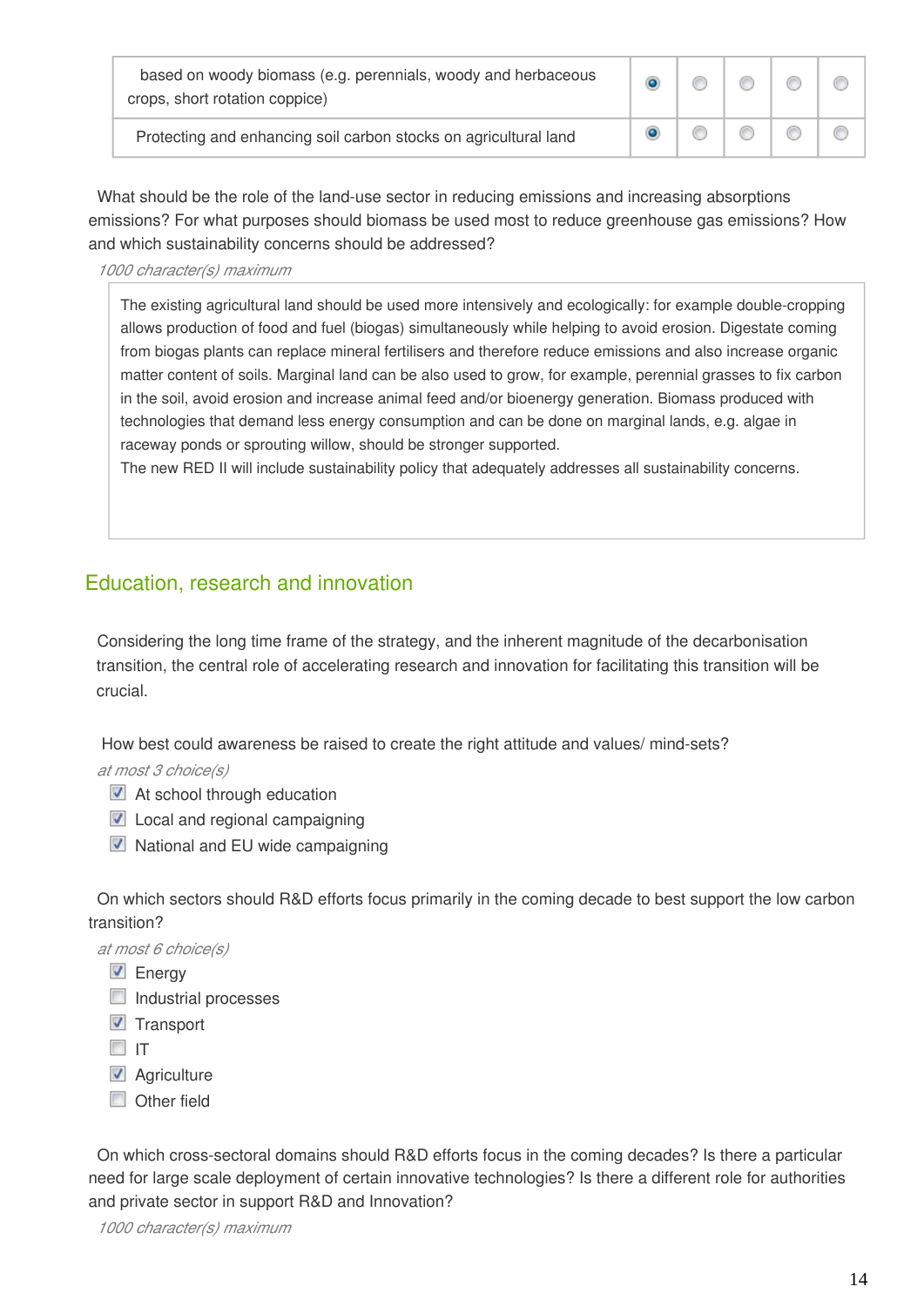Further R&D efforts should be focused on renewable gases: biogas, methane from biomass gasification, renewable hydrogen and power-to-gas. By anaerobic digestion, emissions can be reduced in several sectors, including energy, transport and agriculture. Biomethane is also the only renewable fuel that can directly replace natural gas that can be applied in multiple sectors and therefore, green the gas grid. In order to increase the biomethane production volumes, R&D should support the commercialisation of the new, advanced technologies, biomass gasification and power-to-methane.

## **Financing**

In many cases, the low carbon economy and energy transition needs high upfront investments with subsequent reductions in operating and fuel costs. In addition, this transition as well as climate change itself will most likely affect the value of existing investments and assets of companies. Finally, to achieve the transition efficiently, the viability and profitability of investments need to be ensured on the long-term. Most of these investments will have to be funded via private finance.

Will the sector that you are active in require significant additional investment in the context of a transition to a low carbon economy?

- Yes
- $\odot$  No
- $\bullet$  No opinion / I do not know

For the sector that you are active in, is there a financing gap for making the transition to a low carbon economy?

- Yes
- $\odot$  No
- $\bullet$  No opinion / I do not know

Should public sector be more involved in ensuring adequate financing for the low carbon transition?

- **C** Yes, through direct investment
- Yes, through measures ensuring more low cost finance for sustainable investments
- No because of the risk of prompting inefficient investment leading to stranded assets
- $\bullet$  No because of crowding effects on other sectors
- $\bullet$  No opinion / I do not know

Would you consider that, in your sector, companies are sufficiently transparent about the financial risks they face due to climate change and the low carbon economy and energy transition?

- Yes
- © No
- $\bullet$  No opinion / I do not know

### Meta trends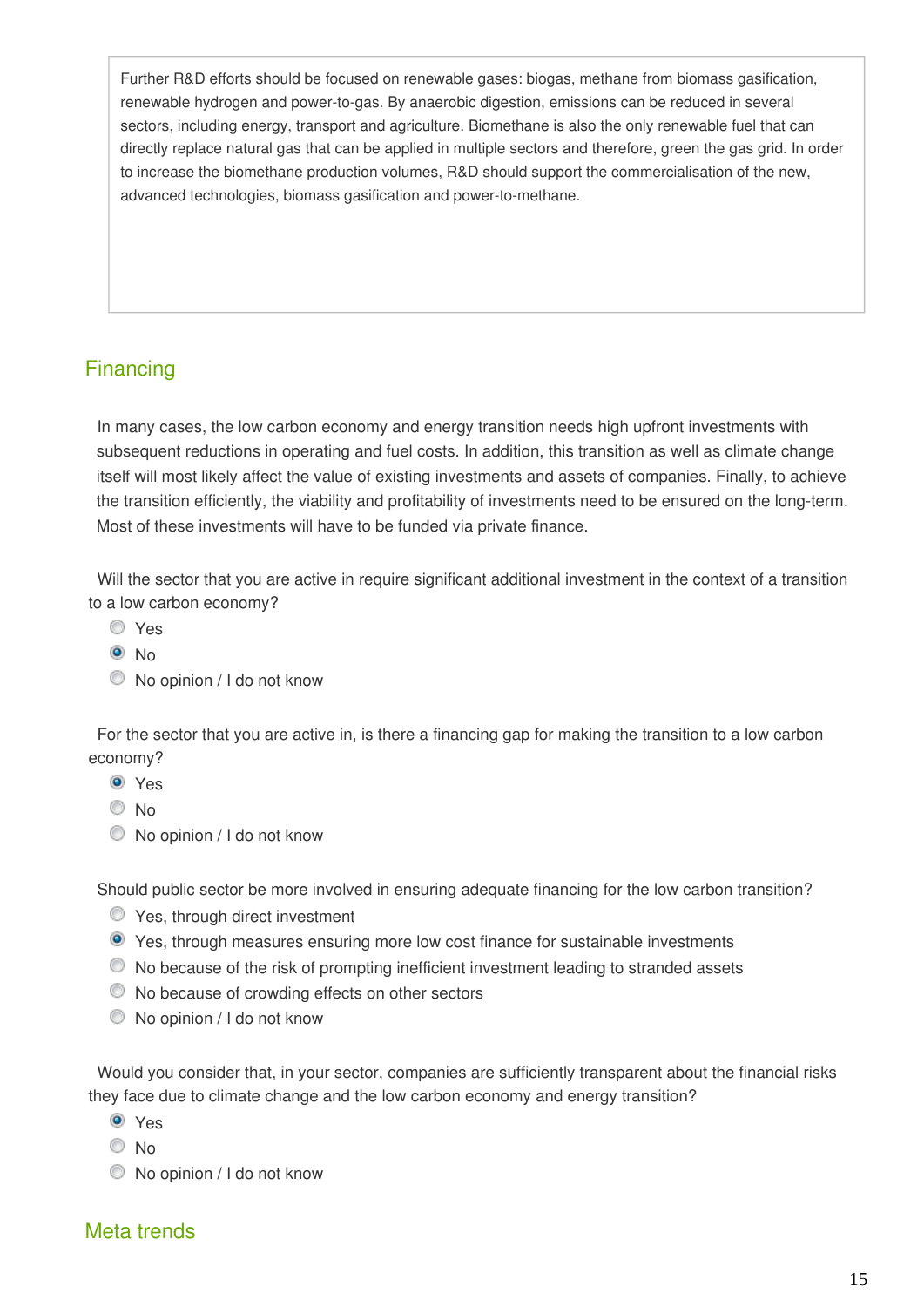Do you think the following trends are important to reduce greenhouse gas emissions.

Economic transition towards a more circular economy?

- <sup>O</sup> Positive
- C Negative
- **Neutral**

Digitalisation, including robotisation and artificial intelligence?

- **C** Positive
- C Negative
- **O** Neutral

Shared economy?

- <sup>O</sup> Positive
- **Negative**
- **Neutral**

Further interdependency of sectors across borders through globalisation?

- **C** Positive
- **Negative**
- **O** Neutral

### **Actors**

Local authorities such as cities and local communities, as well as other actors such as civil society and the private sector, can play an important role in achieving the energy transformation, reducing greenhouse gas emissions and adapting to climate change. Indeed thousands of cities, companies and citizens' organisations are implementing the low carbon economy and energy transition through projects covering energy, transport, food and waste management, often achieving important local co-benefits related to economic development, health and wellbeing.

Which of these non-state actors do you think will impact most your or your sector's contribution to delivering the EU's ambition to become a low carbon economy?

- **Regional government**
- **O** Towns and cities
- C Businesses
- **Philanthropies**
- Civil society (NGOs, ..)
- **Religious groups**

Do you have an example that you think is of particular importance to underline the role of such local and private sector actors in supporting the low carbon economy and energy transition?

*1000 character(s) maximum*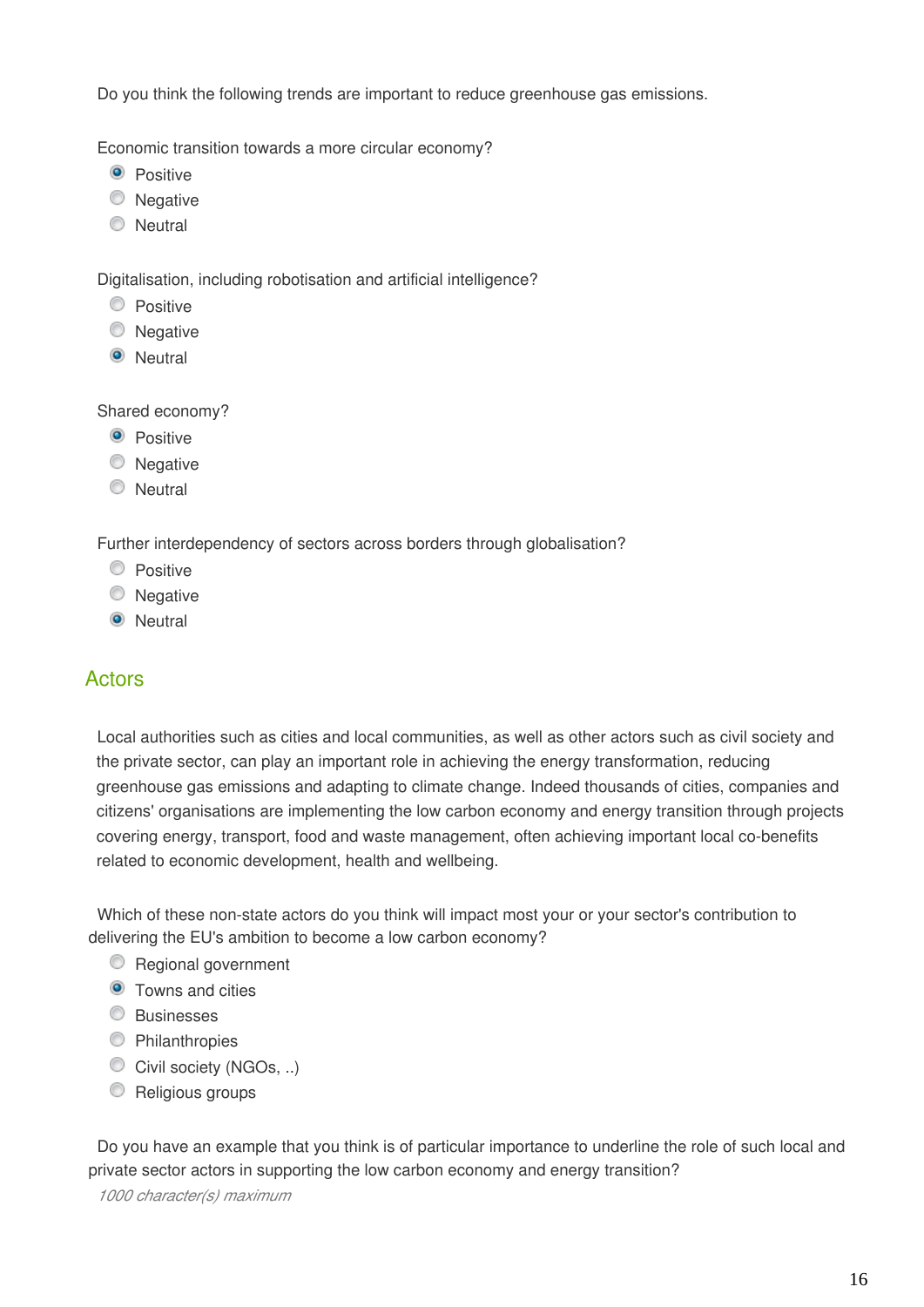Anaerobic digestion of biodegradeable municipal solid waste in European cities (Liubliana, Slovenia / Uppsala, Sweden / Lille, France / Vienna, Austria / Milan, Italy / Miskolc, Hungary): http://european-biogas.eu /wp-content/uploads/2016/12/Biowaste-AD-v2.pdf

Also many enterprises across Europe support the energy transition by switching to renewable energies.

# Adaptation

The adverse effects of climate change will increase in the coming decades unless strong mitigation policies are implemented globally. In your place of living, which of the following actions do you think will be necessary to prepare for the likely effects of climate change? Please rank each option in the table below from 1 (important) to 5 (not important) to indicate which, in your place of living, you think will be necessary to prepare for the likely effects of climate change (not all options need to be ranked).

|                                                                                                                                                                   | 1         | 2         | 3         | 4 | 5 |
|-------------------------------------------------------------------------------------------------------------------------------------------------------------------|-----------|-----------|-----------|---|---|
| Scientific research on the local effects of climate change in the place<br>where you live                                                                         | ∩         | ۰         |           | C |   |
| Reinforcement of infrastructure (transport, energy, communication<br>networks) to withstand natural disasters                                                     | ⋒         | ۰         |           | ∩ |   |
| Preparation for floods (water retention, dykes, designated flood plains<br>/areas, restriction of activities in areas at flood risks, floating houses<br>$etc.$ ) | ⊙         | $\bullet$ |           | ⋒ |   |
| Adaptation of agriculture to the changing climate (e.g. water efficient<br>irrigation, selecting different crops)                                                 | ۱         | ⋒         |           | ∩ |   |
| Heat wave action plans                                                                                                                                            | ⊙         | $\bullet$ | ⋒         | ⊙ |   |
| Increase of green areas in towns to cope with heatwaves / floods                                                                                                  | 0         | $\bullet$ | ⋒         | ⋒ |   |
| Encouragement of water saving and reuse                                                                                                                           | $\bullet$ | ◎         | ⊙         | ⊙ |   |
| Forest fire prevention (e.g. awareness raising campaigns, forest<br>management)                                                                                   | ⊙         | ۰         |           | ⊙ |   |
| Reinforcement and protection of the seacoast                                                                                                                      | ⊙         | $\bullet$ |           | ⊙ |   |
| Early warning systems for natural disasters (heatwaves, floods,<br>forest fires)                                                                                  | ∩         |           | $\bullet$ | ⋒ |   |
| Communication to the public about the need to adapt to climate<br>change                                                                                          | $\bullet$ |           |           |   |   |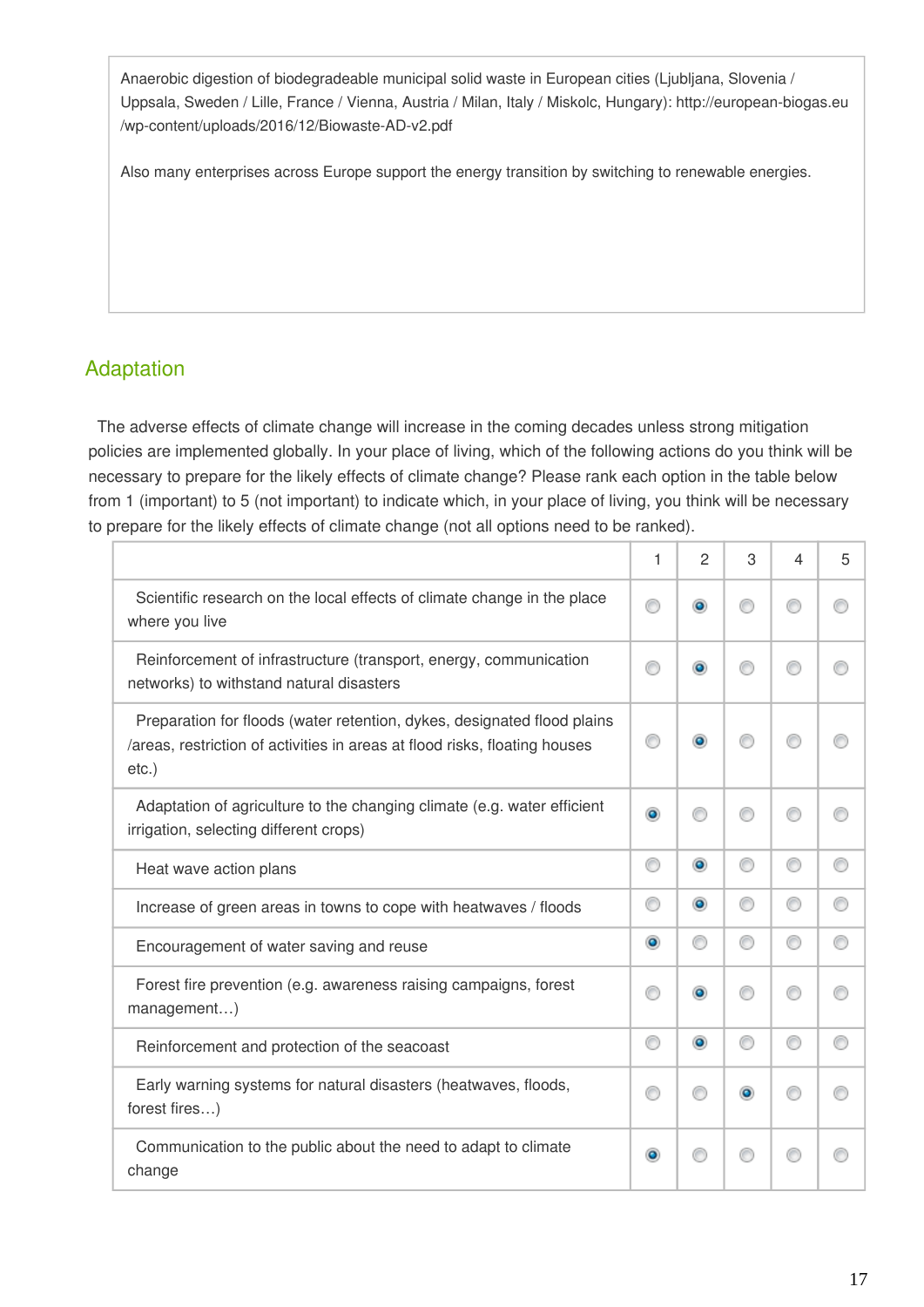| Improved insurance products against damage from the effects of<br>climate change                                                                            |  |  |  |
|-------------------------------------------------------------------------------------------------------------------------------------------------------------|--|--|--|
| Better understanding of the security effects of climate change on the<br>EU (e.g. flows of migrants, global water and food scarcity, agricultural<br>trade) |  |  |  |

Which adaptation measures are of particular importance for your sector and why?

#### *1000 character(s) maximum*

Adaptation of agriculture: which crops can be used with scarce water resources; how double-cropping can help mitigating erosion.

The agricultural sector is essential for all societies and also for our renewable gas sector providing important feedstock.

### Specific sectoral questions

These questions are focused on sector specific greenhouse gas reduction options, and as such are primarily directed to sectoral stakeholders.

Reducing industrial greenhouse emissions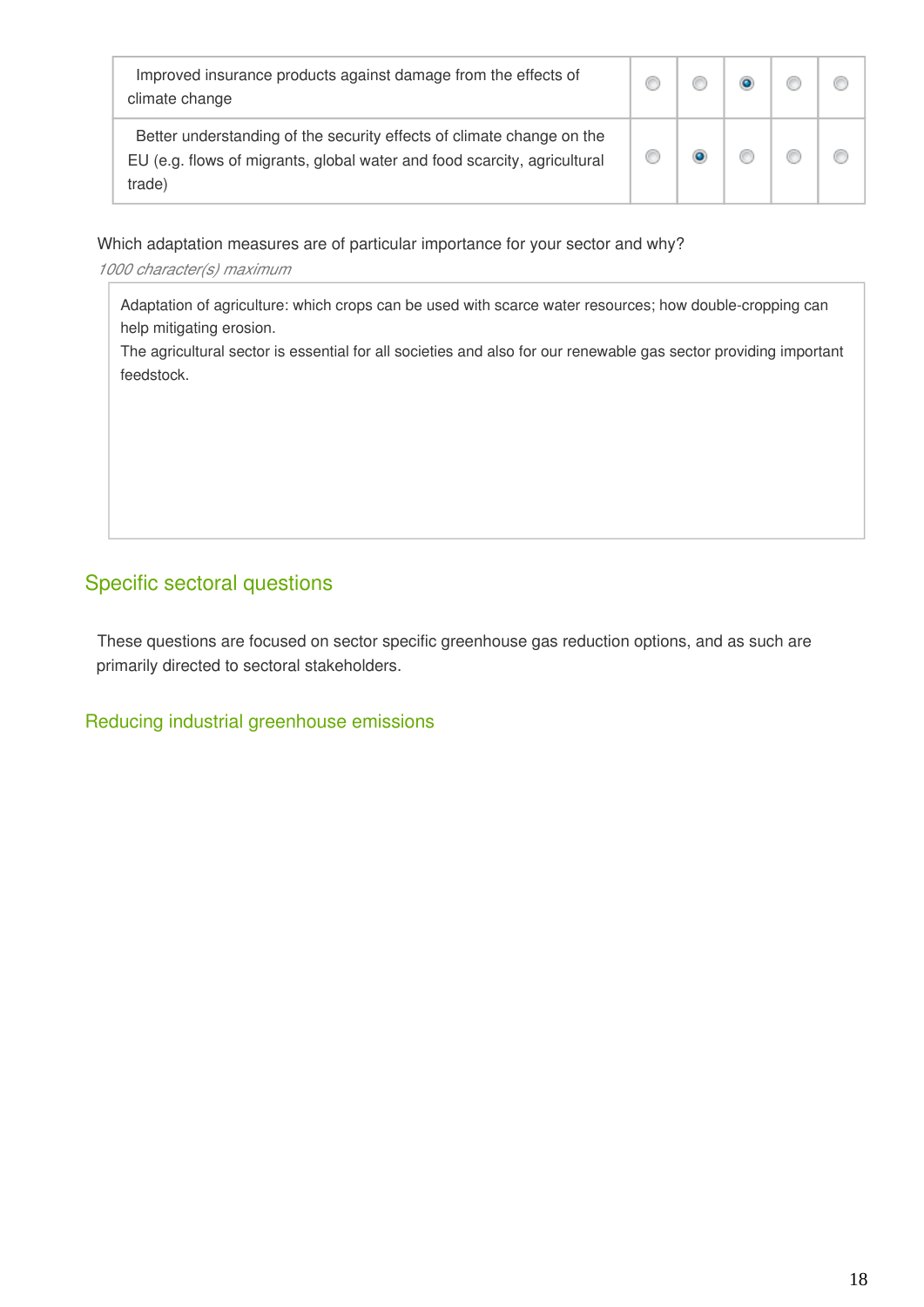Industry has a diverse set of greenhouse gas emissions sources, the majority are linked to energy consumption but also a significant amount of emissions comes from chemical processes, for instance in the steel, cement and chemical sectors.

Industry has a number of mitigation options to reduce its greenhouse gas emissions. These typically involve improved efficiency (e.g. using more efficient products and technologies, reusing waste heat, etc.) and fuel substitution (e.g. electrification of its processes). But it also includes feedstock substitution, be it with bio-material or by employing Carbon Capture and Utilisation (CCU) technologies that see  $CO<sub>2</sub>$  emissions being re-used in other production processes. These technologies also often benefit from further integration of energy and industrial sectors.

Please indicate for which sector you see any of the above or other mitigation options of particular importance. Please indicate what your view is in terms of mitigation potential, economic potential and technology readiness. Assess each option as High, Medium, Low or Zero for each criterion and indicate in which year you think the technology would be ready for large scale deployment.

|                | <b>Industrial Sector</b> | Technology option                               | Mitigation potential | Economic viability | Technology readiness | Year of large scale deployment |
|----------------|--------------------------|-------------------------------------------------|----------------------|--------------------|----------------------|--------------------------------|
|                | Chemicals                | use of biomethane as<br>chemical building block | high                 | medium             | high                 | 2030                           |
| $\overline{2}$ |                          |                                                 |                      |                    |                      |                                |
| 3              |                          |                                                 |                      |                    |                      |                                |
|                |                          |                                                 |                      |                    |                      |                                |
| $5^{\circ}$    |                          |                                                 |                      |                    |                      |                                |
| 6              |                          |                                                 |                      |                    |                      |                                |
|                |                          |                                                 |                      |                    |                      |                                |
| 8              |                          |                                                 |                      |                    |                      |                                |
| 9              |                          |                                                 |                      |                    |                      |                                |
| 10             |                          |                                                 |                      |                    |                      |                                |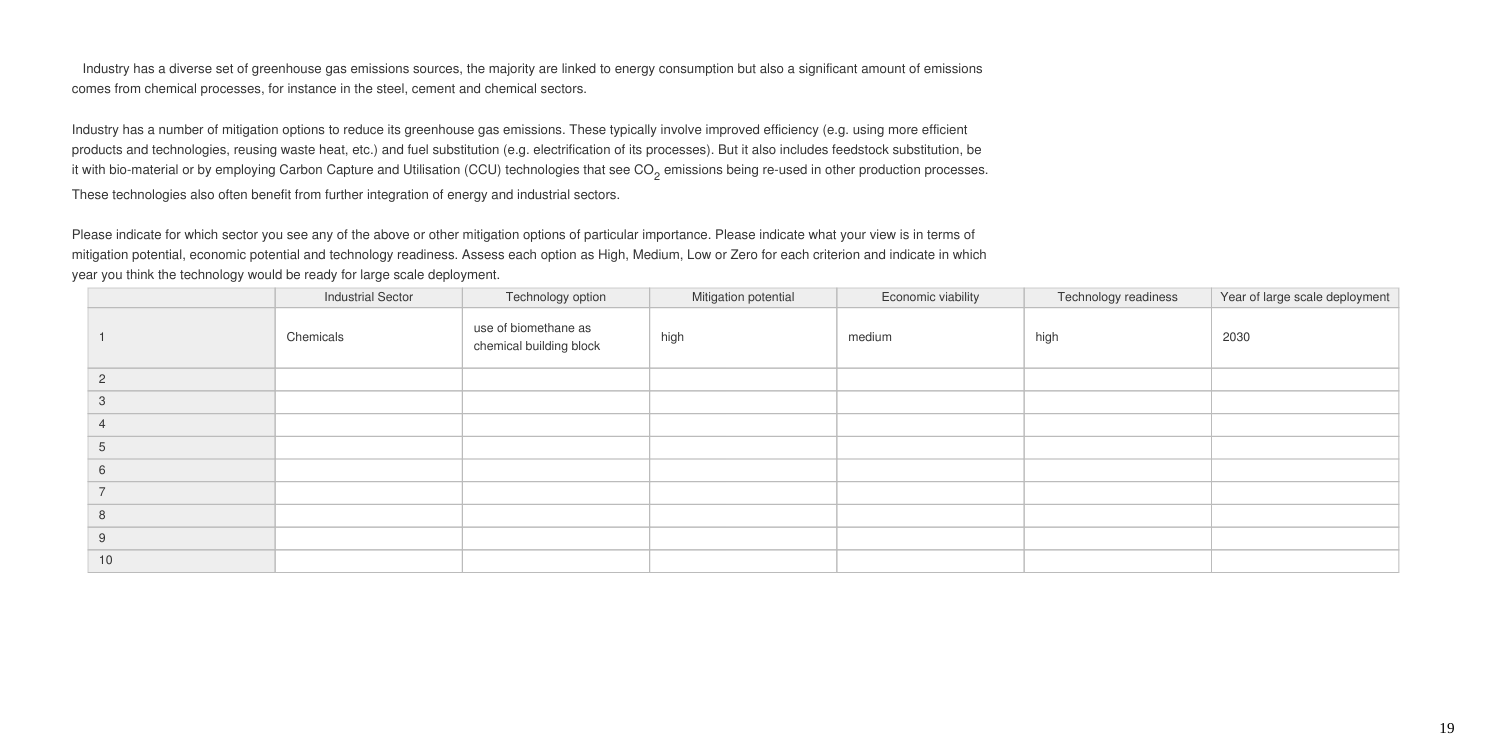Reducing greenhouse emissions from transport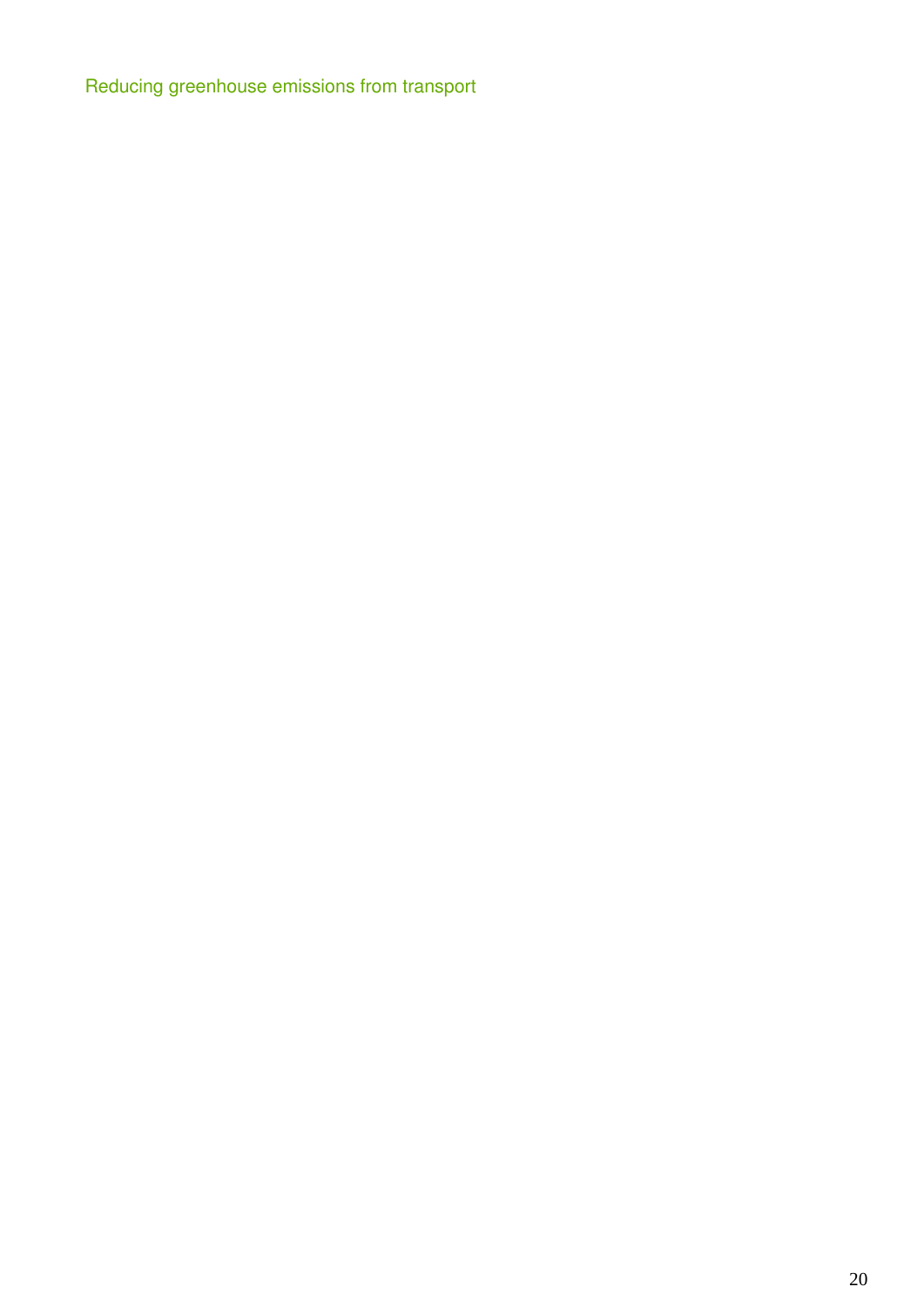Transport has a number of options to reduce its greenhouse gas emissions. While low- or zero-emission technologies are already successfully deployed for parts of the transport sector (e.g. cars and vans), the technological development is in earlier stages of development or deployment for other parts of the transport sector (e.g. long-haul trucks, aviation or maritime).

Please indicate for which part of the transport sector you see particular mitigation options and their importance. Please indicate what your view is in terms of mitigation potential, economic potential and technology readiness. Assess each option as High, Medium, Low or Zero for each criterion and indicate in which year you think the technology would be ready for large scale deployment.

|         | <b>Transport Sector</b>              | Technology option                                | Mitigation potential                                       | Economic viability                    | Technology readiness | Year of large scale deployment |
|---------|--------------------------------------|--------------------------------------------------|------------------------------------------------------------|---------------------------------------|----------------------|--------------------------------|
|         | Road transport (particularly<br>HDV) | Introduction of renewable<br>gas in CNG vehicles | High: 80% less CO2<br>emissions when compared to<br>diesel | medium (further incentives<br>needed) | high                 | across Europe: 2025            |
| 2       | Shipping                             | renewable liquified gas                          | high                                                       | low-medium                            | high                 | $\Omega$                       |
| 3       |                                      |                                                  |                                                            |                                       |                      |                                |
|         |                                      |                                                  |                                                            |                                       |                      |                                |
| 5       |                                      |                                                  |                                                            |                                       |                      |                                |
| $\circ$ |                                      |                                                  |                                                            |                                       |                      |                                |
|         |                                      |                                                  |                                                            |                                       |                      |                                |
| 8       |                                      |                                                  |                                                            |                                       |                      |                                |
| 9       |                                      |                                                  |                                                            |                                       |                      |                                |
| 10      |                                      |                                                  |                                                            |                                       |                      |                                |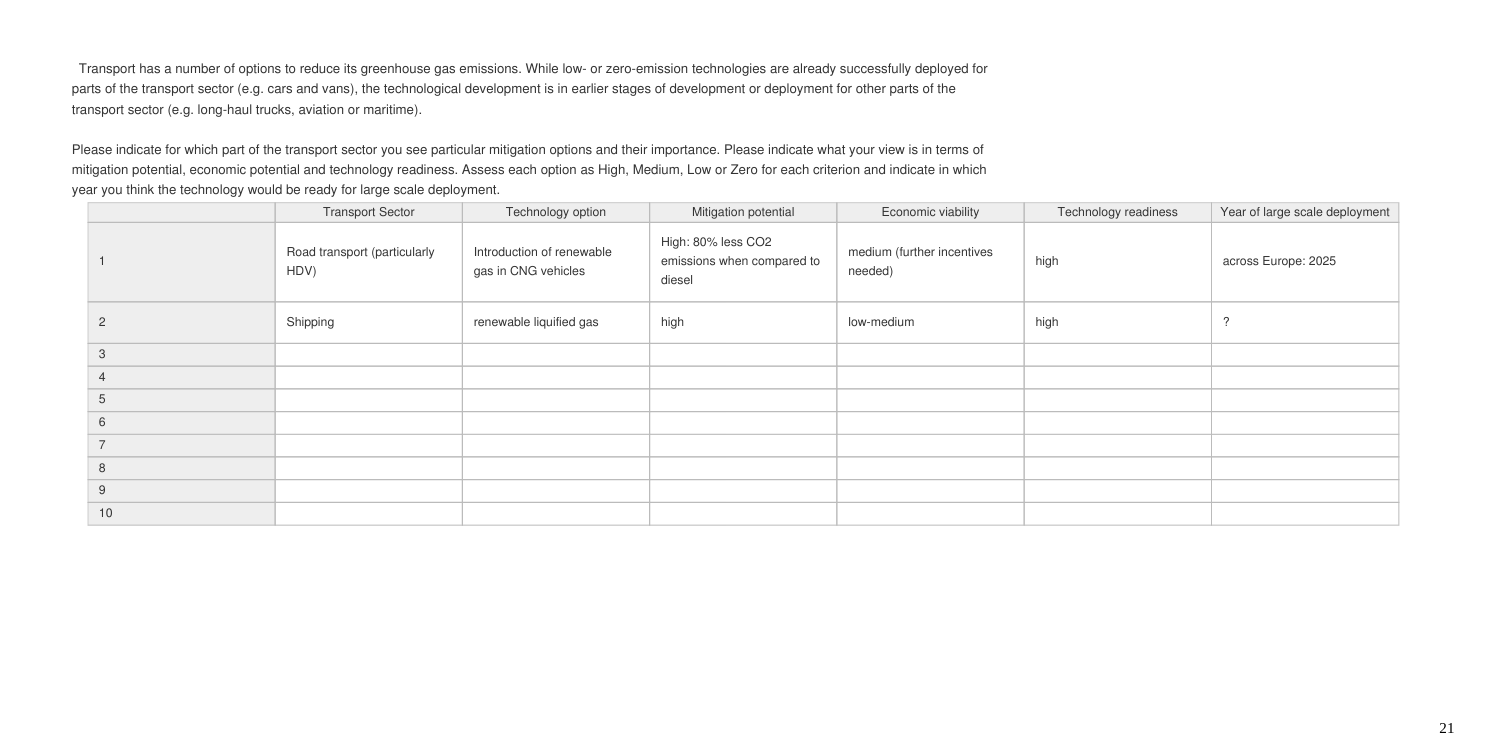In addition, would you please indicate your choice for the following options that allow reducing the energy consumption and related  $CO<sub>2</sub>$  emissions?

For freight transport, would you consider switching from road to alternative modes like rail, waterways or coastal shipping?

- Yes
- $\bullet$  No, too slow or complicated
- $\bullet$  No, too expensive
- $\bullet$  No opinion / I do not know

For first/last mile logistics in urban areas, would you consider switching from road to alternative modes like (electric) cargo bike or similar zero-emission vehicle?

- Yes, I am already doing it
- **O** Yes, in the future
- $\bullet$  No, too slow
- No
- No opinion / I don't know

Reducing greenhouse emissions from agriculture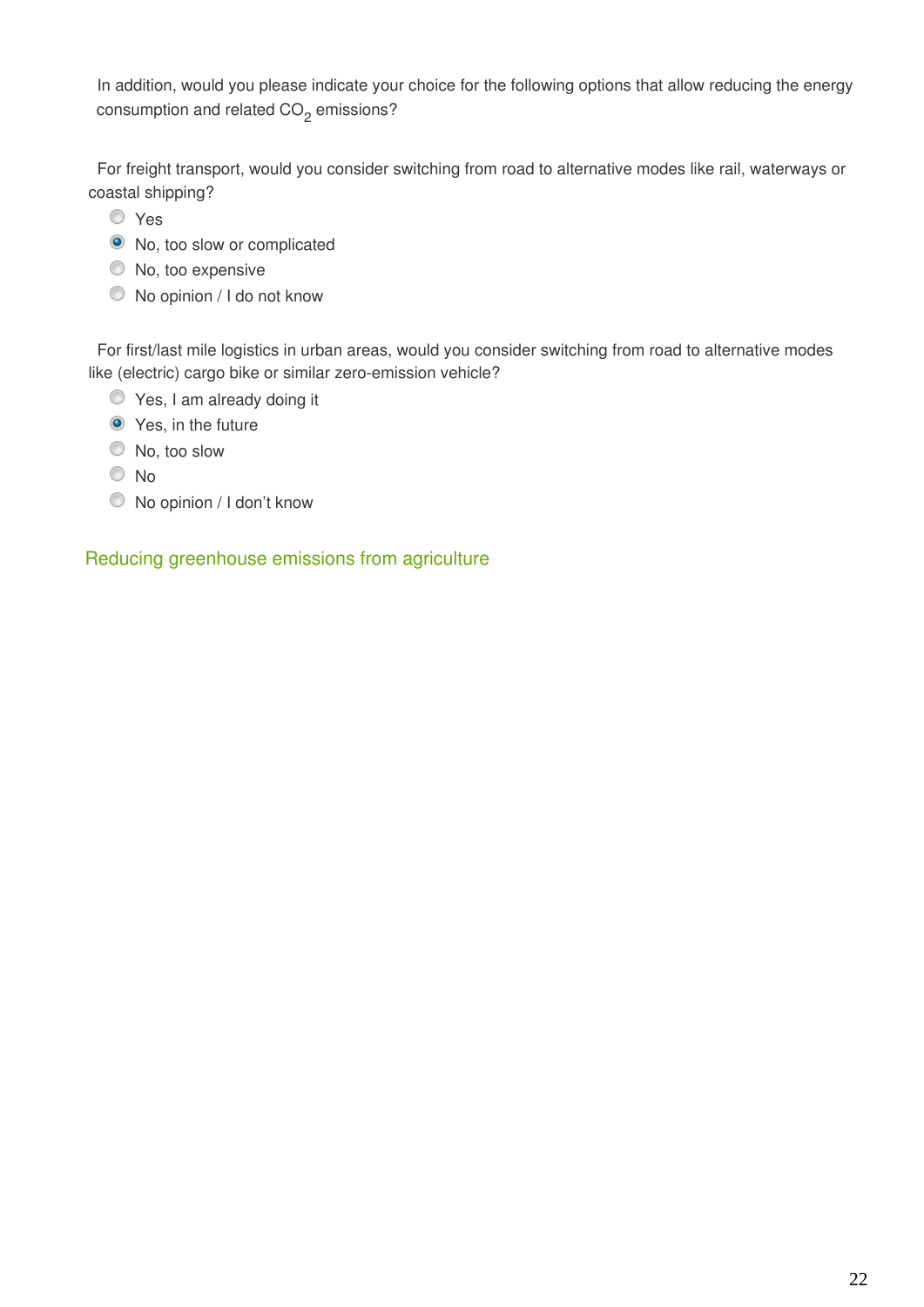Several options exist to reduce greenhouse gas emissions in agriculture even though the mitigation potential of the agricultural sector, notably related to the sector's non-CO<sub>2</sub> emissions, is seen as more limited than for other sectors. Furthermore, agriculture is a sector that through its impact on land use also will affect how our natural sink, and thus the related  $CO_2$  absorptions, will evolve.

Please indicate which mitigation options are of particular importance. Assess each option as High, Medium, Low or Zero for each criterion and indicate in which year you think the technology would be ready for large scale deployment.

|                 | Agriculture sector  | Technology option                                                                                                           | Mitigation potential | Economic viability                     | Technology readiness | Year of large scale deployment |
|-----------------|---------------------|-----------------------------------------------------------------------------------------------------------------------------|----------------------|----------------------------------------|----------------------|--------------------------------|
|                 | All farming sectors | Use of biomethane in<br>machines / vehicles                                                                                 | high                 | medium                                 | high                 | 2030                           |
| $\mathbf{2}$    | Fertilisers         | Use of digestate instead of<br>mineral fertilisers                                                                          | High                 | high (if used there where<br>produced) | high                 | 2030                           |
| 3               | All farming sectors | Energy self-consumption<br>making agriculture (food<br>production) much resilient in<br>the case of any grid<br>disturbance | high                 | high                                   | high                 | 2030                           |
| $\overline{4}$  |                     |                                                                                                                             |                      |                                        |                      |                                |
| $5\phantom{.0}$ |                     |                                                                                                                             |                      |                                        |                      |                                |
| 6               |                     |                                                                                                                             |                      |                                        |                      |                                |
| $\overline{7}$  |                     |                                                                                                                             |                      |                                        |                      |                                |
| 8               |                     |                                                                                                                             |                      |                                        |                      |                                |
| 9               |                     |                                                                                                                             |                      |                                        |                      |                                |
| 10              |                     |                                                                                                                             |                      |                                        |                      |                                |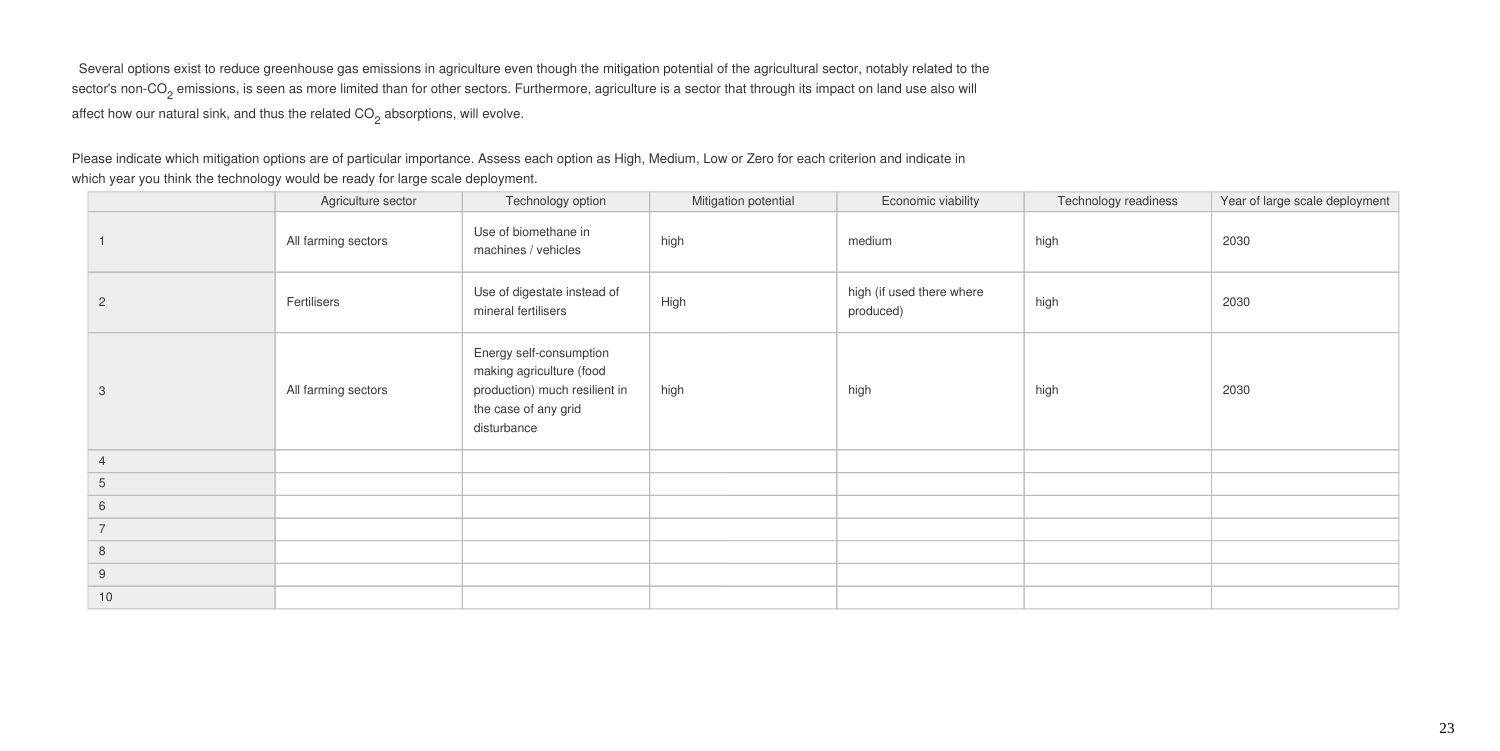# Role of  $CO<sub>2</sub>$  removal

 The objectives of the Paris Agreement are challenging and many scientists consider that it will be necessary at a certain point to remove a significant amount of  $CO<sub>2</sub>$  from the atmosphere in order to stay below 2°C and certainly in case the temperature increase should be limited to 1.5°C. There are a limited number of options to remove  $CO<sub>2</sub>$  from the atmosphere.

The removal of CO<sub>2</sub> can be accomplished by 1) capturing CO<sub>2</sub> via natural photosynthesis or artificial chemical processes, and then 2) storing  $CO<sub>2</sub>$  in long term geological sites or within biomass and (bio) materials.

Rank from 1 (important) to 5 (not important) on what role you think this removal and storage options can have in the EU to deliver negative emissions taking into account issues such as economic and technical feasibility, storage potential, environmental integrity and social acceptance.

|                                 |           | 2            | 3         | 4 | 5 |
|---------------------------------|-----------|--------------|-----------|---|---|
| Intensive afforestation         | ۵         | $\mathbb{C}$ | €         |   |   |
| Forest and cropland<br>residues | O         | ۰            | ◎         | ⊙ |   |
| Woody perennial<br>plantations  | $\bullet$ | ⋒            | ⊙         | ⊙ |   |
| Direct Air Capture              |           | m            | $\bullet$ | ⋒ |   |
| Other                           |           |              |           |   |   |

Capture of  $CO<sub>2</sub>$  from the atmosphere

#### **\***If other, please specify:

*Text of 3 to 200 characters will be accepted*

### Intermediate crops Algal biomass that can then be recycled for biogas production or as organic fertiliser

#### Storage of  $CO<sub>2</sub>$

|                                                                       | 2 | 3 | 4 | 5 |
|-----------------------------------------------------------------------|---|---|---|---|
| Carbon capture and storage (CCS) with enhanced oil or gas<br>recovery |   |   |   |   |
| CCS in onshore geological sites                                       |   |   |   |   |
| CCS in offshore geological sites                                      |   |   |   |   |
| Carbon Capture and Utilisation (CCU) (long lived products)            |   |   |   |   |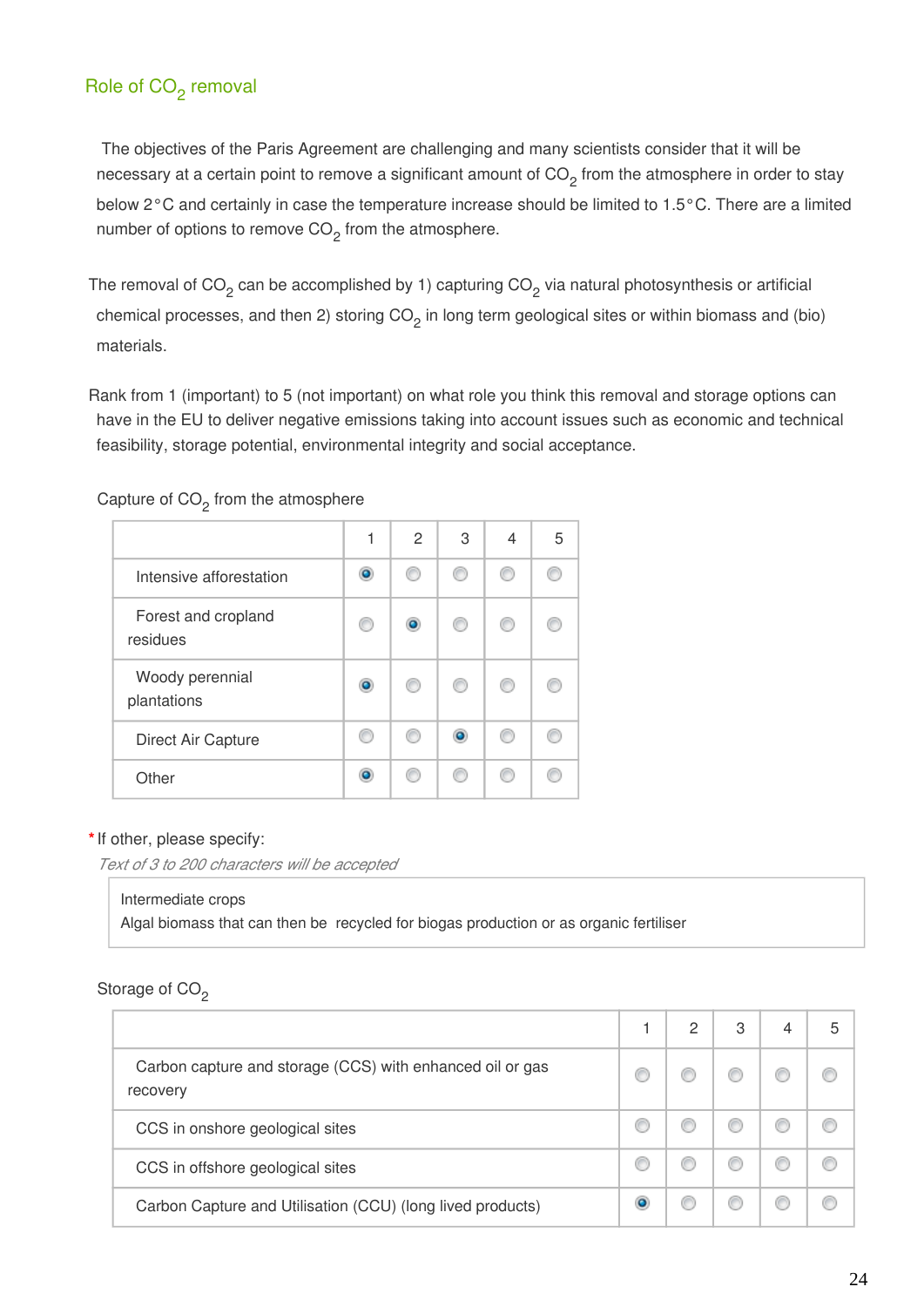| Increased permanent carbon stock in soils  |  |  |  |
|--------------------------------------------|--|--|--|
| Increased permanent carbon stock in plants |  |  |  |
| Other                                      |  |  |  |

What main barriers do you see currently preventing the large scale deployment of CCS, including on how to use it to generate negative emissions? What are the particular challenges related to biomass CCS? What type of CCU (Carbon Capture and Utilization) would lend itself to create long term storage? Are there other technologies that should also be considered? What policies do you think the EU should pursue to better help development and deployment?

*1000 character(s) maximum*

The priority shall be put on A) capturing only high-CO2 streams, and B) atmospheric CO2 sequestration via natural processes. The biogas sector can offer biogenic CO2 streams (2 bcm/y) already, coming from biomethane production. Since it is biogenic, the eventual storage generates a double effect: CCS of fossil CO2 produces only carbon neutrality, CCS of biogenic CO2 facilitates real sequestration from the atmosphere.

CCU can facilitate cost reductions in the biogas sector and therefore, the realisation of a carbon negative energy infrastructure.

The EU should pursue the following policies:

- 1. Incentivise a shift towards agro-ecology and agroforestry practices
- 2. Soil carbon sequestration practices
- 3. Reserve markets and special support systems for biogenic renewable gas (targeting 10% renewable
- gas in the grid in 2030)
- 4. Allow incentive integration among the carbon based and no fuel renewable energy sources
- .

# Additional Comments

If you wish to add further information, comments or suggestions - within the scope of this questionnaire - please feel free to do so here:

*1000 character(s) maximum*

In addition, you could also upload a document proving further information, comments or suggestions: